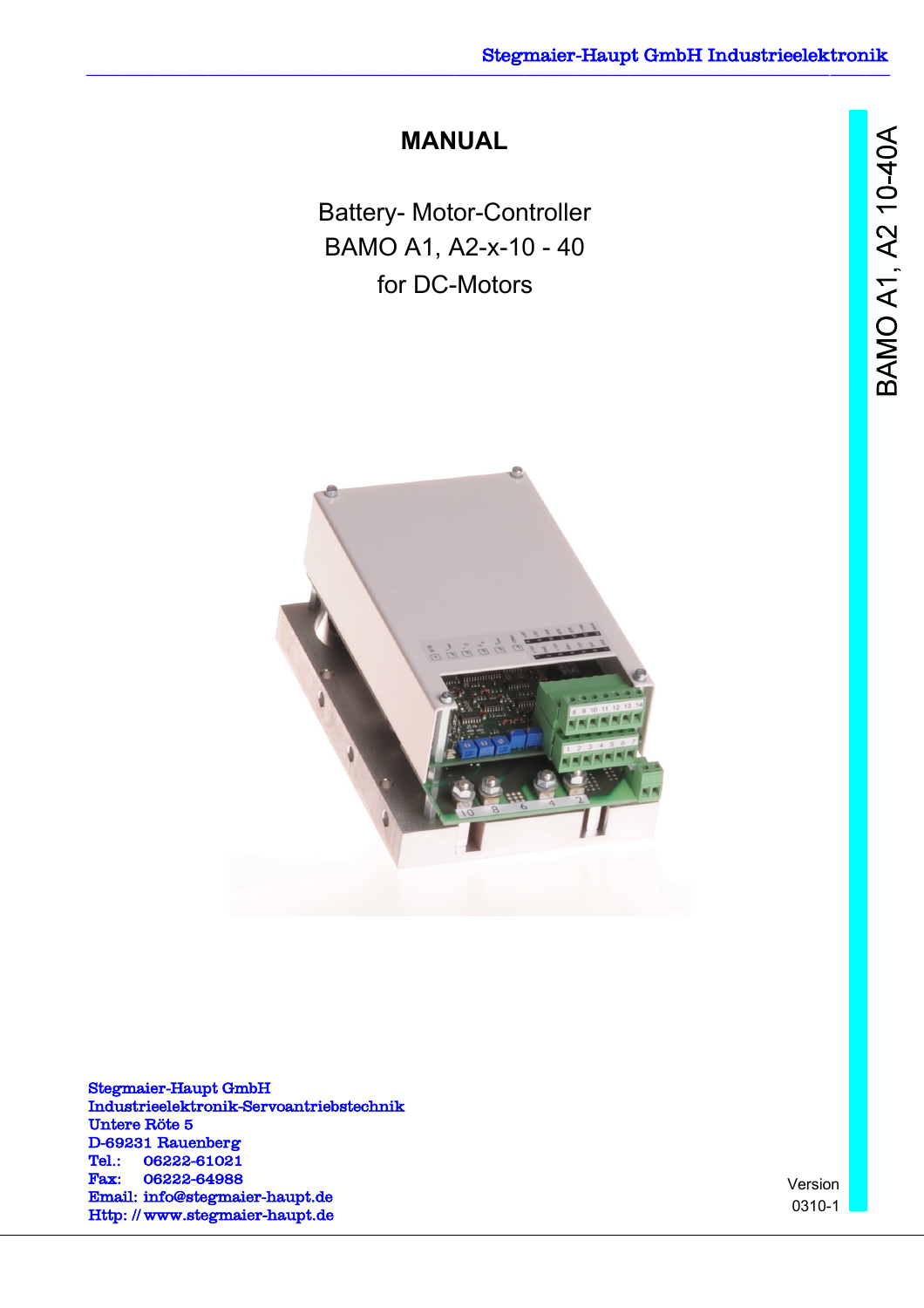| <b>Contents</b> | Page                                                                                                                                                                                                                                                                  |                                      |
|-----------------|-----------------------------------------------------------------------------------------------------------------------------------------------------------------------------------------------------------------------------------------------------------------------|--------------------------------------|
| 1.              | <b>Basic Information</b><br>Stafety advice<br><b>General information</b><br>Application<br>Construction, Characteristics<br><b>Technical data</b>                                                                                                                     | 3<br>4<br>4<br>4<br>5                |
| 2.              | <b>Mechanical Installation</b><br>Dimensions - BAMO 10A<br>Dimensions BAMO 25, 40A                                                                                                                                                                                    | 6<br>$\overline{7}$                  |
| 3.              | <b>Electrical Installation</b><br><b>Connection overview</b><br><b>Connection advice</b><br>Command value speed<br><b>External current limit</b><br>Indications - Ready for operation<br>(indication BTB)<br>Analogue maesuring outputs<br><b>Control connections</b> | 8<br>9<br>11<br>12<br>13<br>13<br>14 |
| 4.              | <b>Device overview</b><br>Component overview<br>Circuit diagram<br><b>Adjustment functions</b>                                                                                                                                                                        | 15<br>16<br>17                       |
| 5.              | <b>Adjustment</b><br>Adjustment advice<br>Command value - integrator<br>Speed actual value<br><b>Current limitation</b><br>Speed controller switching<br>Adjustment without measuring                                                                                 | 18<br>19<br>20<br>21<br>22<br>22     |
| 6.              | Commissioning<br><b>Basic setup</b><br>Getting started                                                                                                                                                                                                                | 24<br>25                             |
| 7.              | <b>Faults</b><br>Fault finding                                                                                                                                                                                                                                        | 26<br>27                             |
| 8.              | <b>Protocol</b>                                                                                                                                                                                                                                                       | 28                                   |
| 9.              | <b>Guarantee</b>                                                                                                                                                                                                                                                      | 29                                   |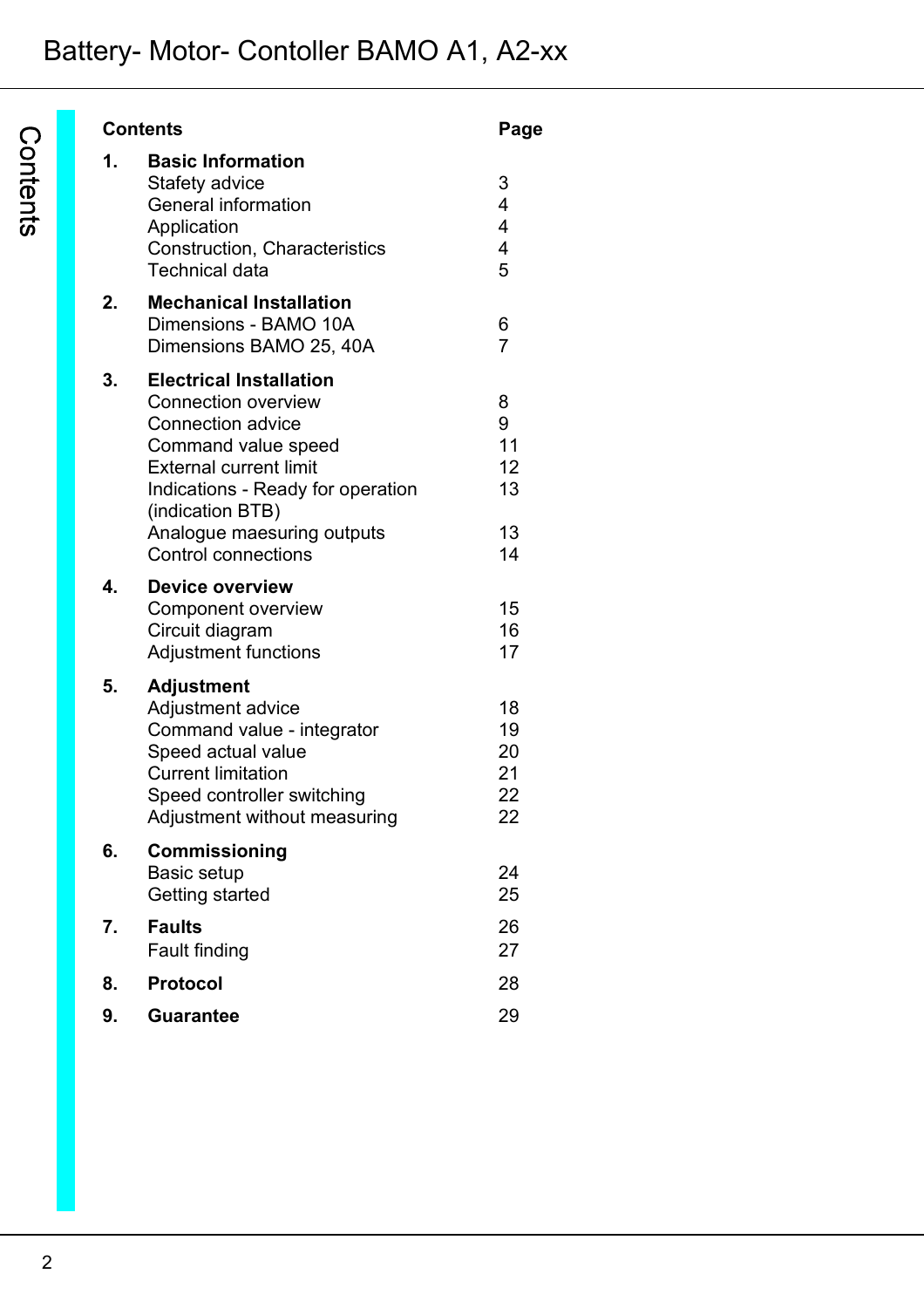Electronic equipment is not fault proof. This fact should be borne in mind for all possible operating conditions.

# **ATTENTION - Direct voltage 160V DC**



Before installation or commissioning begins, this manual must be thoroughly read and understood by the technical staff involved.

If any uncertainty arises, the manufacturer or dealer should be contacted.

The device BAMO- series is power electric parts used for regulating energy flow. Protection rating IP00.

Connections only to a battery or galvanic isolated direct voltage. (See page 8)

#### **Standards and guidelines**

The device and its associated components can only be installed and switched on where the local regulations and technical standards have been strictly adhered to:

| <b>EU Guidelines</b>                             | 89/392/EWG, 84/528/EWG, 86/663/EWG, 72/23/EWG<br>EN60204, EN50178, EN60439-1, EN60146, EN61800-3 |
|--------------------------------------------------|--------------------------------------------------------------------------------------------------|
| <b>IEC/UL</b>                                    | IEC364, IEC 664, UL508C, UL840                                                                   |
| <b>VDE Regulations</b><br><b>TÜV Regulations</b> | VDE100, VDE110, VDE160                                                                           |
| Trade body guidelines                            | VGB4                                                                                             |

#### **The user must ensure that in the event of:**

- device failure
- incorrect operation
- loss of regulation or control

the axis will be safely de-activated.

It must also be ensured that the machine or equipment are fitted with device independent monitoring and safety features.

#### **Setting adjustments**

- should only be carried out by suitably trained personnel

- should only be carried out in accordance with health and safety guidelines

#### **Assembly**

- should only be carried out when all voltages have been removed.

#### **QS**

Test results are archived with the device serial number by the manufacturer.

#### **CE**

The device adheres to the following: Guideline EU 89/336/EWG. EMC standards EN61000-2 and EN61000-4.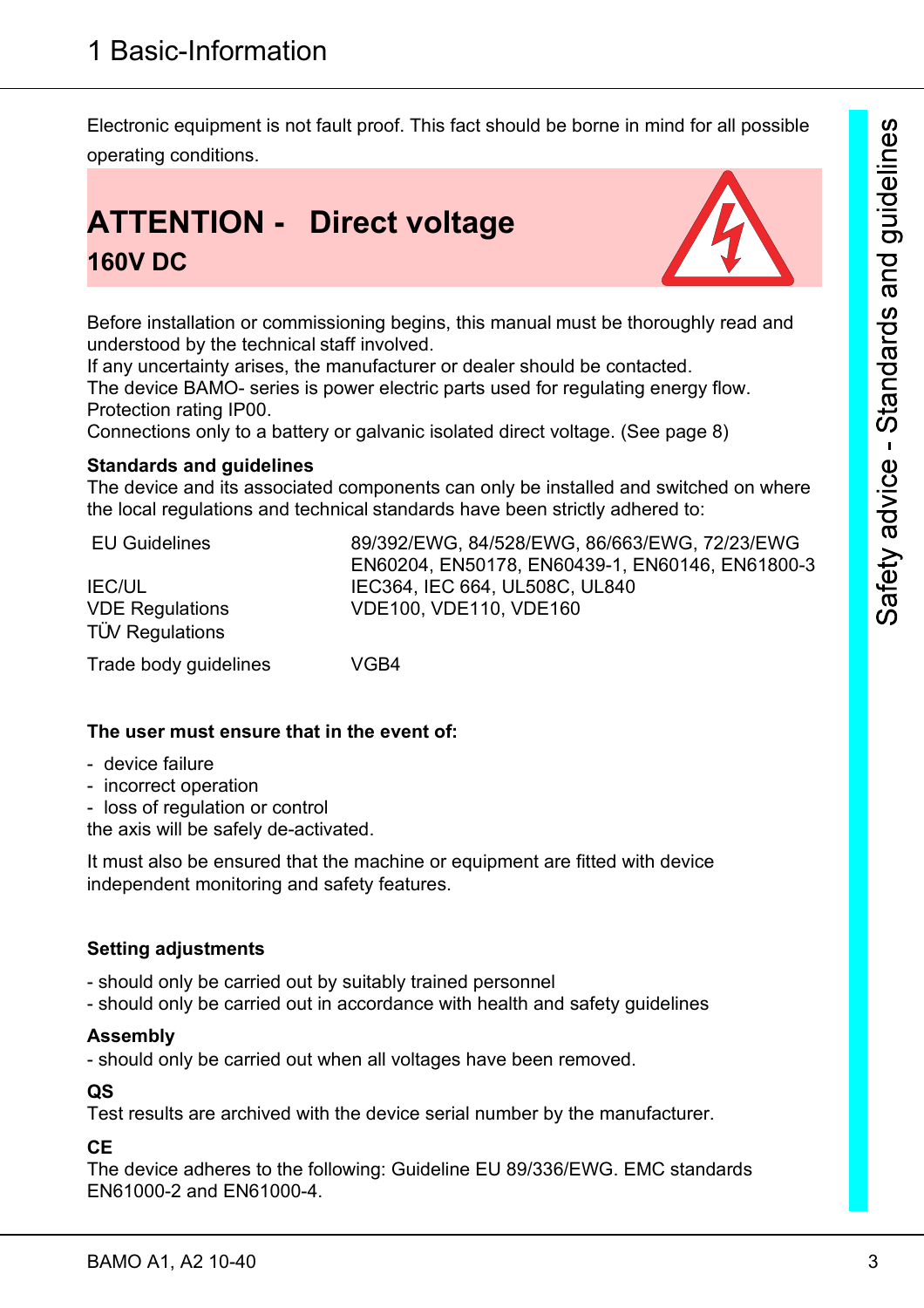# **General Information**

The battery motor controller BAMO-Ax-xx forms together with the low voltage DC-motor a propulsion unit distingushed by its high control range.

With a DC-motor the current is proportional to the torque and the voltage is proportional to the speed.

Current and voltage are measured precisely.

The analogue circuits of the servo driveare simply constructed.

The speed actual value is generated from armature voltage or from the DC-tachogenerator.

The speed and the current controller are designed as P-I-controller.

In version BAMO-A2 (4Q) the brake energy is refeeded to the battery.

# **Application**

for all kinds of machines or vehicles up to 6 kW battery feeded drive power especially for

- a great controller range
- a high efficiency
- small motor dimensions
- a even and smooth travel
- for speed or torque regulation or

combined speed-torque regulation with or without superposed position controller.

# **For use in**

battery powered vehicles like cleaning machines, el. boats, fork-lift trucks, transport systems, Solar- or wind powered installations,

and many other battery powered machines and installations

# **Construction:**

Cubicle-mount unit in IP23 according to the VDE- DIN- and EU- regulations. Standard analogue regulation electronics.

Power electronics with IGBT-power semiconductors,generous dimensioning.

# **Characteristics:**

- Battery supply or galvanic isolated direct voltage (Page 8)
- Differential comm. value inputs
- Speed and torque regulation
- Static and dynamic current limit
- Current comm. value output
- Enable logic, quick stop
- Temperature control for motor and device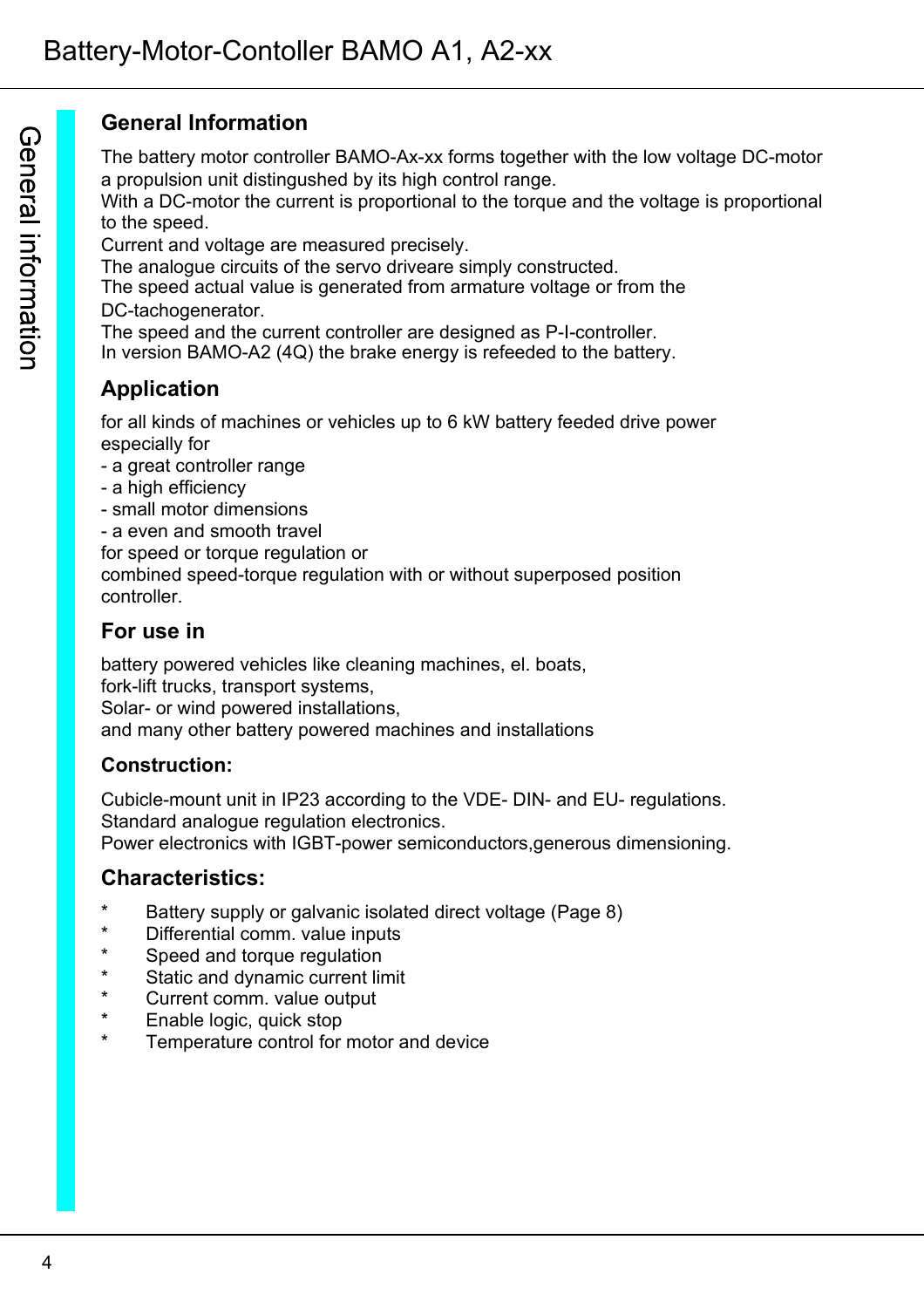# **Technical Data**

# **Power connection**

| Type BAMO A1, A2         | $10 - 40$                                   | $10 - 40$  |  |
|--------------------------|---------------------------------------------|------------|--|
| <b>Battery voltage</b>   | 12, 36V                                     | 48 to 160V |  |
| direkt current bus       | 12, 36V                                     | 48 to 160V |  |
| mains (galvanicisolated) | Page 8                                      |            |  |
| Output voltage 0.8xU B   | max. 30 V                                   | max. 150V  |  |
|                          | $24V = \pm 10\%$ , max. 0.5A, Waviness <20% |            |  |
| Auxiliary voltage        | $GND = -UB$                                 |            |  |

# **Spezifications**

| <b>Device BAMO A1, A2-x-</b> |              | 10           | 25        | 40        |
|------------------------------|--------------|--------------|-----------|-----------|
| Output current steady max.   | $A=$         | 10           | 25        | 40        |
| peak max. (5s)               | $A=$         | 20           | 50        | 80        |
| W<br>el. power max.          |              | 1500         | 3750      | 6000      |
| fuses quick                  | AF           |              | 40        | 80        |
| cooling                      | 60%ED        |              | convect   | head sink |
| cooling                      | 100%ED       | convect      | head sink | head sink |
| <b>Dimensions</b>            | <b>BxHxT</b> | see Page 6,7 |           |           |
| Weight                       | Kg           | 0.50         | 1.6       | 1.6       |
| Weight with cooler           | Kg           |              | 2.2       | 2.2       |

# **Common specifications**

| protection standard<br>device layout                                                    |                                                | IP 00<br>VDE 0100 group C<br><b>VDE 0160</b>                                                                                                                           |
|-----------------------------------------------------------------------------------------|------------------------------------------------|------------------------------------------------------------------------------------------------------------------------------------------------------------------------|
| humidity stress<br>set up hight<br>operating range<br>bearing range<br>speed controller | extended operating range                       | class F accordig to DIN 40040<br>$<$ 1000 $m$ over NN<br>$045^{\circ}$ C<br>up to $60^{\circ}$ C red. $2\%$ / $^{\circ}$ C<br>-30 $^{\circ}$ C up to + 80 $^{\circ}$ C |
| control accuracy<br>control range                                                       | no act.value error<br>temeperature observation | ± 0.5%<br>1:1000<br>$80^{\circ}$ C                                                                                                                                     |
| <b>Versions</b>                                                                         |                                                |                                                                                                                                                                        |
| <b>BAMO A1-xx</b><br><b>BAMO A2-xx</b>                                                  | 1 Quadrant-controller<br>4 Quadrant-controller | propeling in rotation direction<br>propeling and breaking in both<br>rotation directions, energy rear feed<br>(see connect. advice page 8)                             |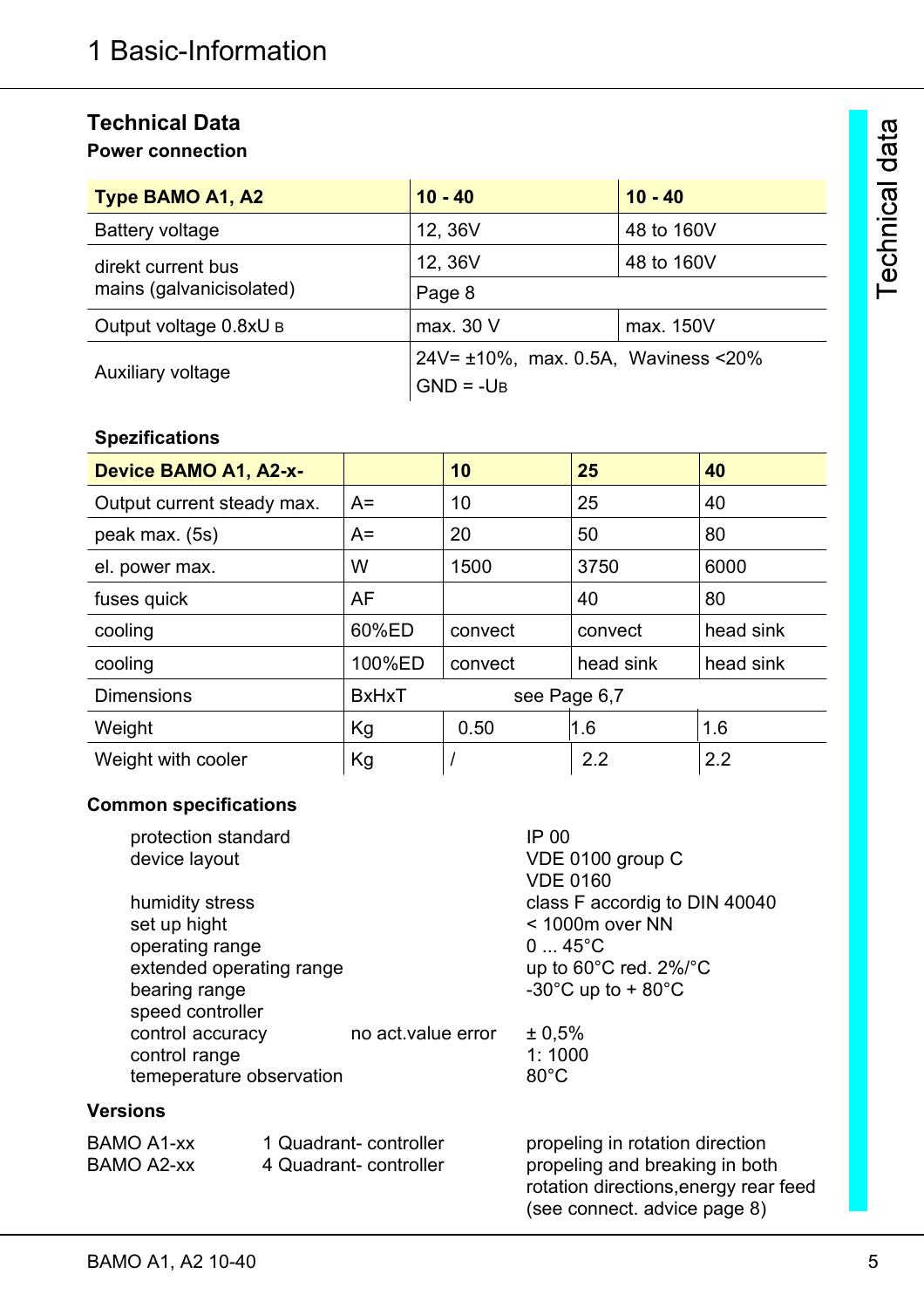

| <b>Choke</b><br>Type | <b>Current A</b> | Induct.<br>mH | <b>Dimensions</b><br>$a/b/c$ mm | Weight<br>kg |
|----------------------|------------------|---------------|---------------------------------|--------------|
| 2M7-12               | 12               | 1.5           | 80x 105x 86                     | 1.4          |
| 2EI105-20            | 20               |               | 90x92x115                       | 3.1          |
| 2EI135-40            | 40               | ი 7           | 115x120x145                     |              |

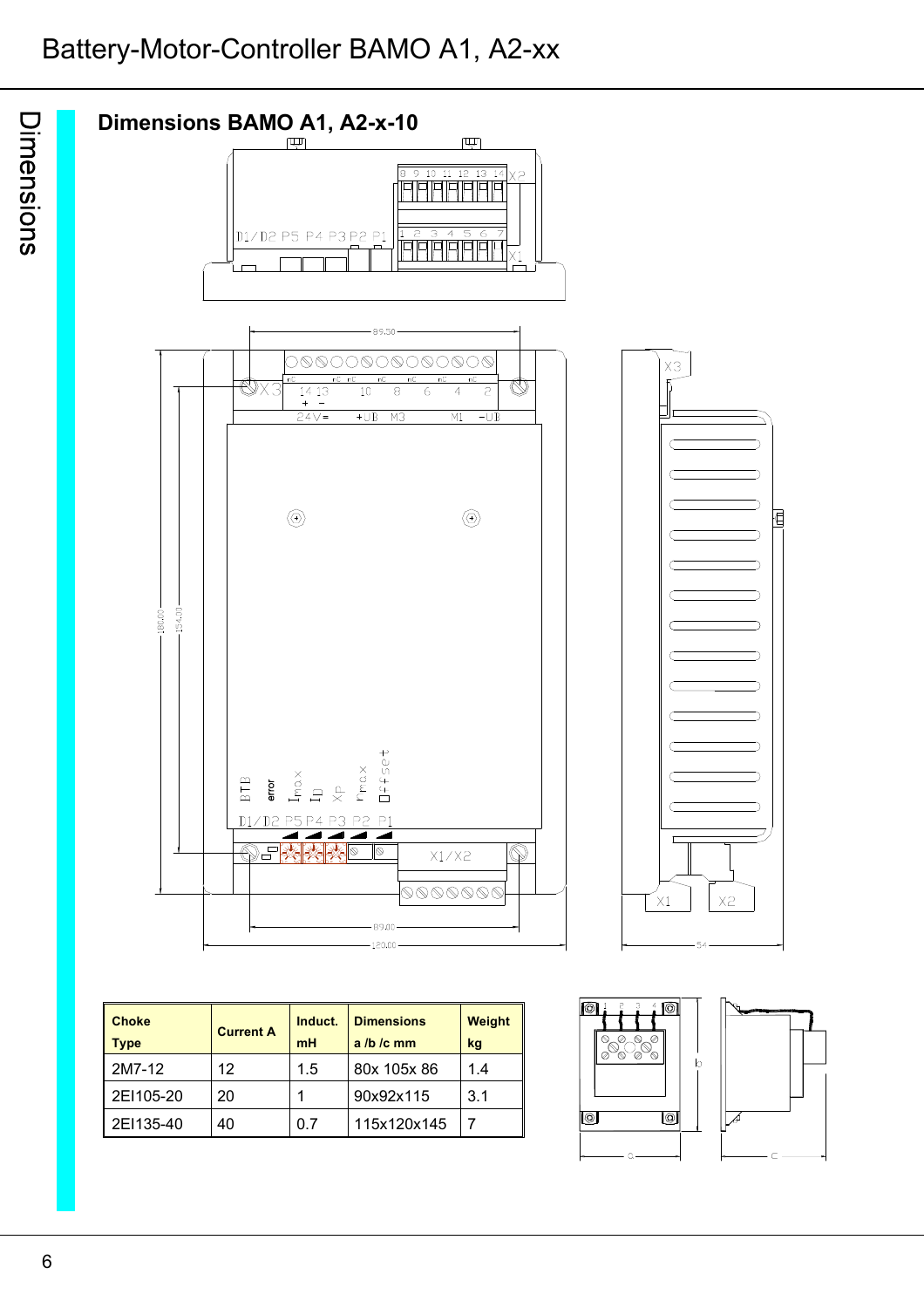**Dimensions BAMO A1, A2-x-25, 40**





**Bolts** : 10x40mm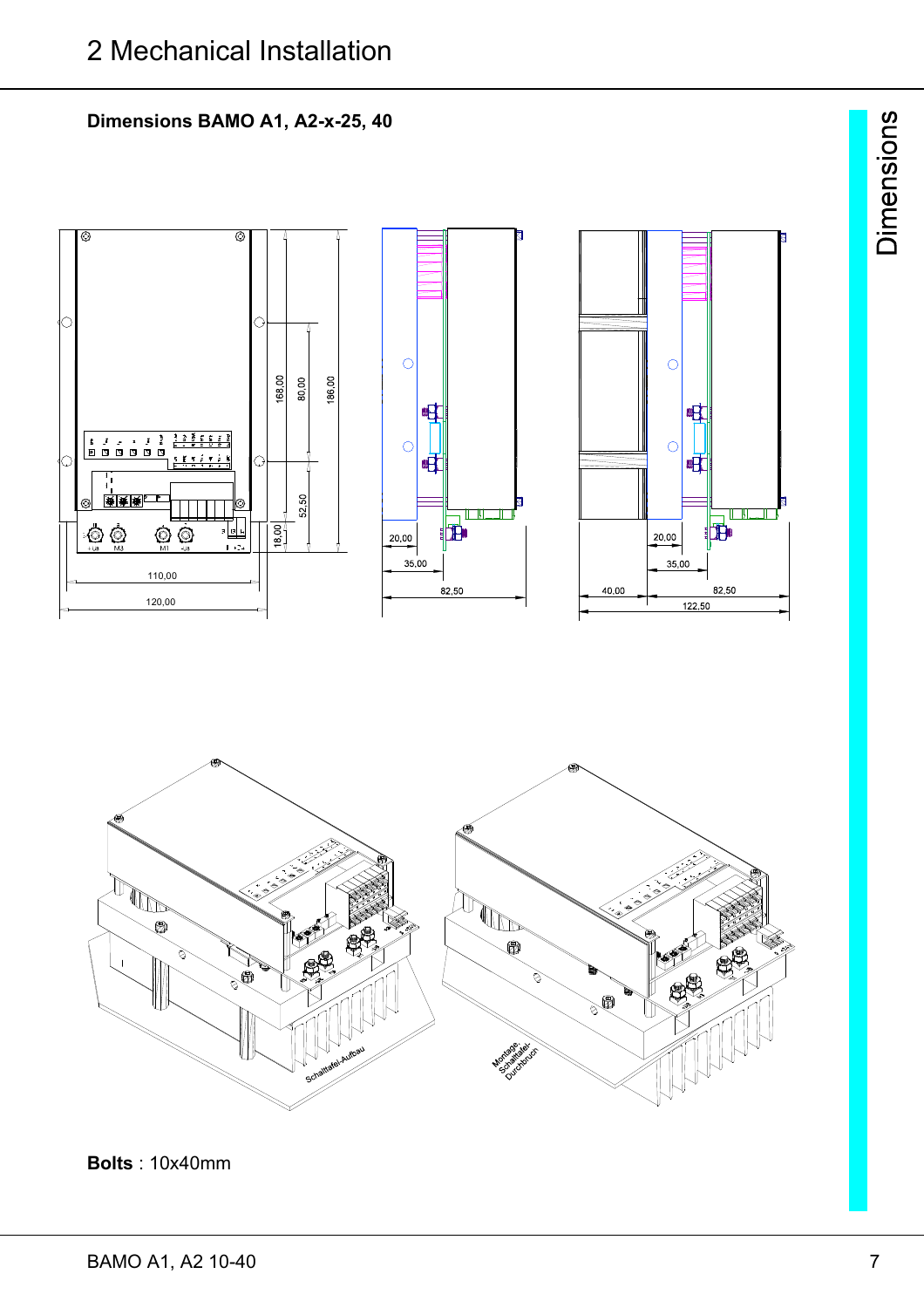

## **Notice**:

#### **Power connection X3:2 (-UB) , X3:10 (+UB)**

Connection polarity >>> no protection against mixing up the contacts when the connection is wrong the output stage can be distroyed!

The power connection must not be devided during braking! If nessesary built in reverse-current-protection-diode D1. On-stage current = device peek current

## **Connection to Direct voltage bus or Power supply unit**

Make sure that the overvoltage in the buffer circuit is limitated to 20% during braking. Small ResisTor of the source or ballast circuit.

If the ResisTor of the motor is very small the fast rising of the buffer voltage circuit can demage the semi-conductors. In normal case the device is switched to error by the overvoltage observation.

## **Auxiliary voltage connection X3:13, X3:14**

Safe against mixing up the contacts. The connection can be switched seperated from the power connection.

Notice the tolerance and the residual ripple of the voltage.

# **Motor connection X3:4 (M1),X3:8 (M3)**

The motor connections can be exchanged.In case of EMC-problems use chokes and shielded line.

Brakong resistor RB1 and DC-contactor K1 as resistor brake with type A1 or as battery failure brake with type A2

# **Control connections see special advices**.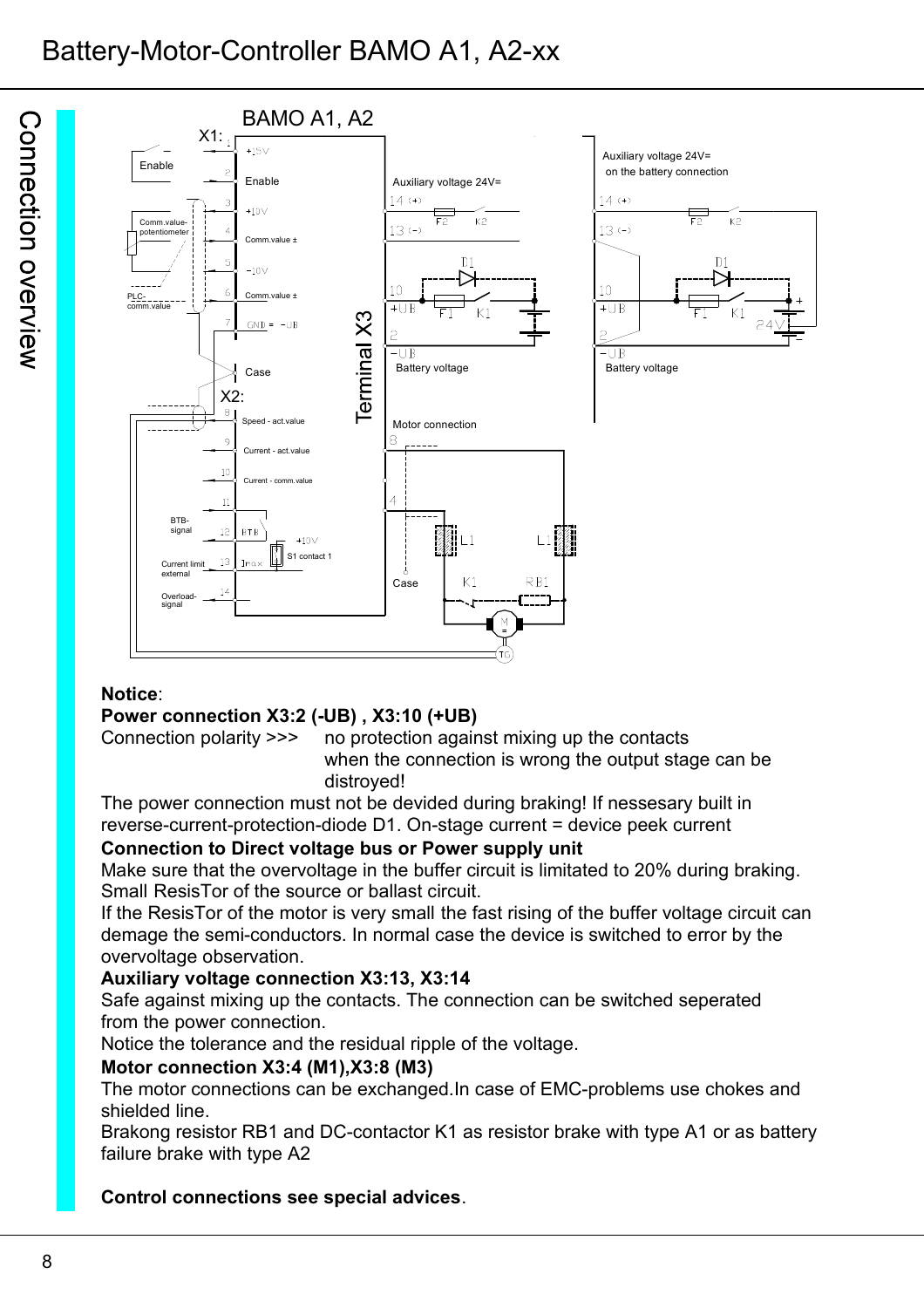# **Caution:**

The connection advices concerning the individual attachment of the connections to the plug numbers or terminals are binding.

All further advices to this are not binding.

The input and output lines can be altered or completed in consideration of the electrical regulations.

#### **Notice:**

**- connection and operation advices**

 $-10$ 

—<br>∓UB

 $\sqrt{M^2}$ 

- **local technical regulations**
- **EU-machine regulation 89/392/EWG,84/528/EWG, 86/663/EWG**

Auxiliary voltage 24V=

 $14$ 

D1 brake current diode for A2

 $X3: 13$ 

**- VDE and TÜV regulation**

6 8

.<br>M1

**- CE-advice, EMC**

# **Connection**  $X3: 24$

 $-UB$ 

#### **Caution:**

**Risk off distruction by overvoltage in buffer circuit**

Using BAMO-A2-36 the batterie voltage (UB+ X3:10, UB- X3:2)

must be applicated to the device 10s before switching on and 10s after switching off enable to limitate a possible occuring brake voltage by the battery everse current protection diode D1 against uncontrolled disconnecting the battery voltage while braking.

If using a DC-Bus notice advices on page 10.

| dimensioning              | at A            | 10  | 25 | 40 |
|---------------------------|-----------------|-----|----|----|
| <b>Battery connection</b> | mm <sup>2</sup> | 2.5 |    |    |
| <b>Motor connection</b>   | mm <sup>2</sup> | 2.5 |    |    |
| <b>Power fuse F1</b>      |                 | 16  | 35 | 50 |

# **Connection lines**

**Batten** 

DC-motor

| Auxiliary voltage line | mm <sup>2</sup> | 0.5 |
|------------------------|-----------------|-----|
| Line fuse $F2$         | AF              |     |

**Caution** : Battery lines < 2m with longer lines = use a one step strengther cross section! with battery lines >5m install booster capacitors

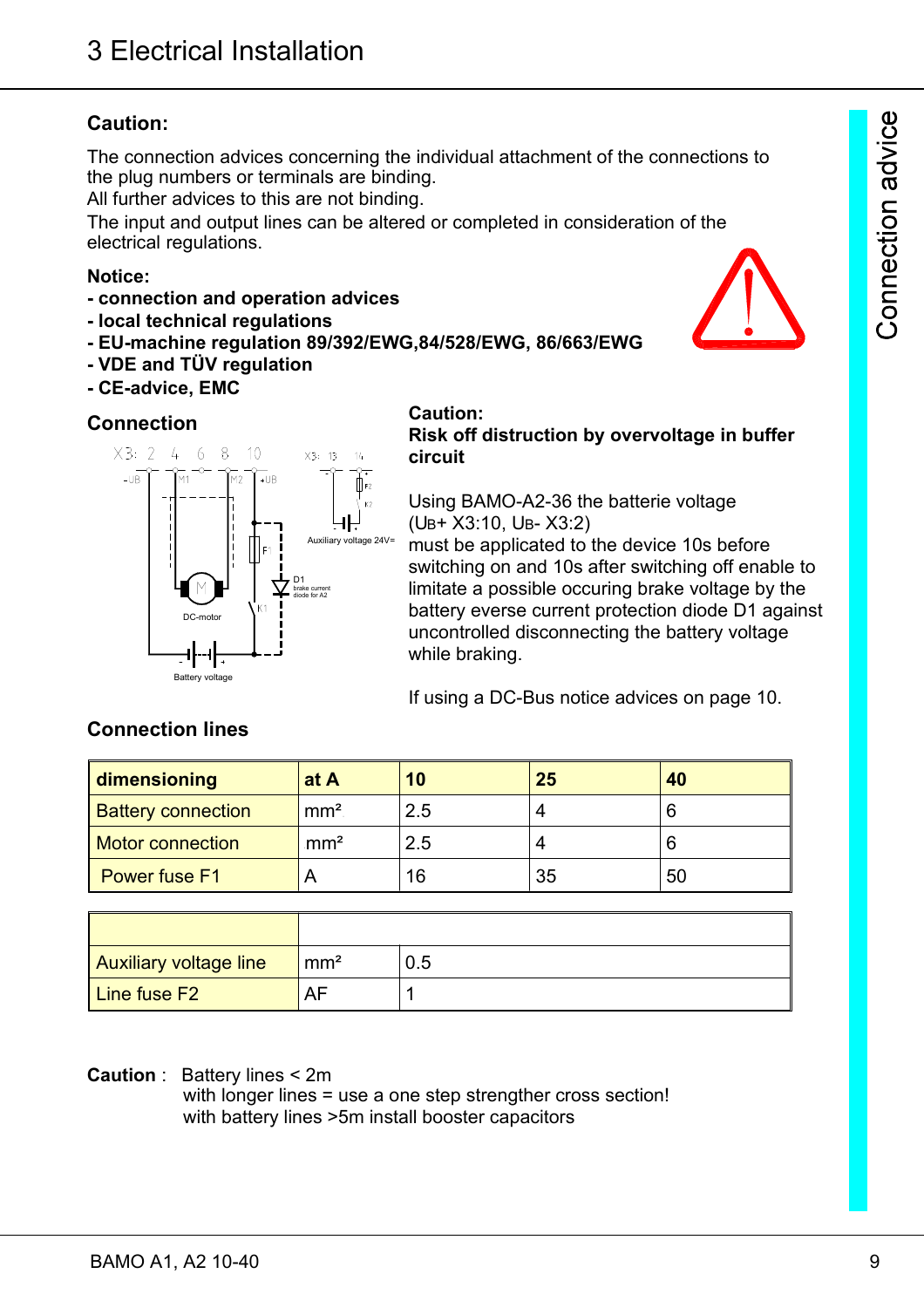#### **The connecting advices are for general information and without obligation**

#### **Notice:**

- Connecting- and operating instructions
- Local regulations
- EU-machine regulation
- VDE and TÜV regulation

pin-No. terminal block X1: 1 up to X1:7 and X2 : 8 up to X2 : 14



# **Signal lines**

Shielded and seperated from power lines. comm. values paired twisted and shielded.

#### **Logical connections**

Relay with gold contacts or reed relays. Contact current 6mA.

## **Enable -internal logical voltage**

| - internal logical voltage | X1:1              | +15V/10mA |
|----------------------------|-------------------|-----------|
| - contact chain between    | $X1:1$ and $X1:2$ |           |

#### **Enable -external logical voltage**

| - enable voltage $+10$ $+30V$ | X1:2 |
|-------------------------------|------|
| - GND                         | X1:7 |

#### **Switch on enable**

- comm. value and speed controller are enabled immediately.

## **Switch off enable**

|                   |     | - Command value and speed controller quick stop |
|-------------------|-----|-------------------------------------------------|
| - comm. value     | >>> | is switched internally immediately to 0         |
| - after 2 seconds | >>  | speed controller is locked.                     |

## **Caution:**

Make sure that the battery voltage is connected to the device at least for 10 seconds after switching off the enable.

## **Auxiliary voltage connection**

- Direct voltage 24V= ±10%
- Power requirements 0.5A, with cooling 0.8A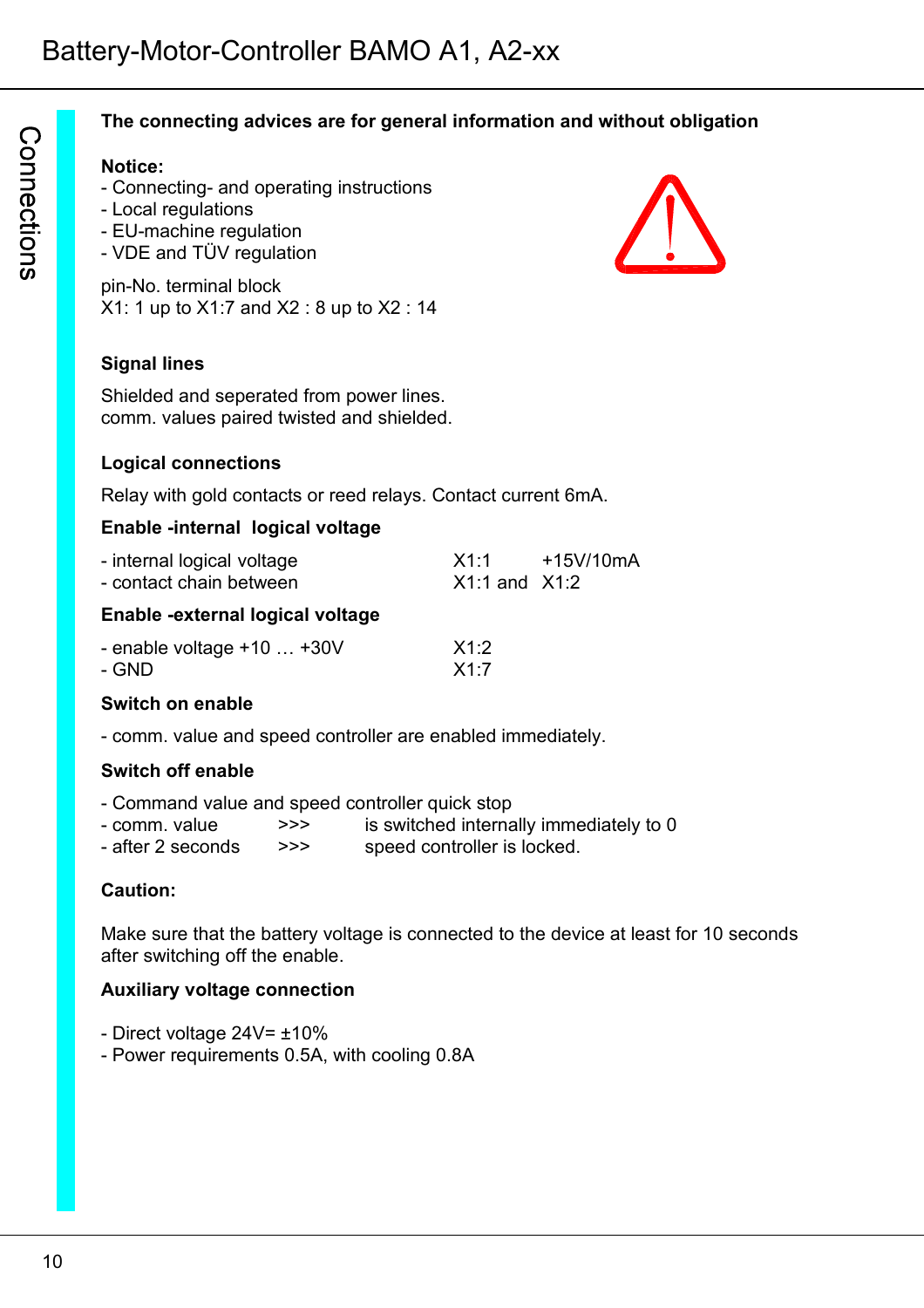# **Comm. value-speed**

voltage source for comm. values ±10V, 10mA

| $+10V$     | X1:3 |
|------------|------|
| $-10V$     | X1:5 |
| <b>GND</b> | X1:7 |

#### **comm. value input**

- comm. value input maximum ±10V=

- differential input

- input resistor 50  $k$ <sup>\*</sup>

- relay contacts: gold- or reed contacts

#### **Caution**

**comm. value lines paired twisted and shielded. Screen connection one-sided.**

# **Connection** :

#### **comm. value voltage with internal supply**

| command value | $X1.4$ (signal) |
|---------------|-----------------|
|               | $X1:7$ (GND)    |
| bridge        | $X1:6 - X1:7$   |

#### **External comm. value voltage PLC/CNC**

| command value | $X1:4$ (signal) |
|---------------|-----------------|
|               | $X1:6$ (GND)    |

## **External command value current PLC/CNC**

**Resistor** for command value current  $0 ... \pm 20$   $\rightarrow$   $R$ -comm.v. = 500  $\rightarrow$ 

command value current X1:4 (signal)

X1:6 (GND)

#### **int. supply CNC/PLC comm. value current**



CNC/PLC

 $0...$   $\pm 10 \vee$ 

comm.value

voltage



comm.value current



With A1(1Q) only positiove command value

leave out d2 and connection X1:5 is not coated

# **Caution:**

do not use a command value current between 4 and 20mA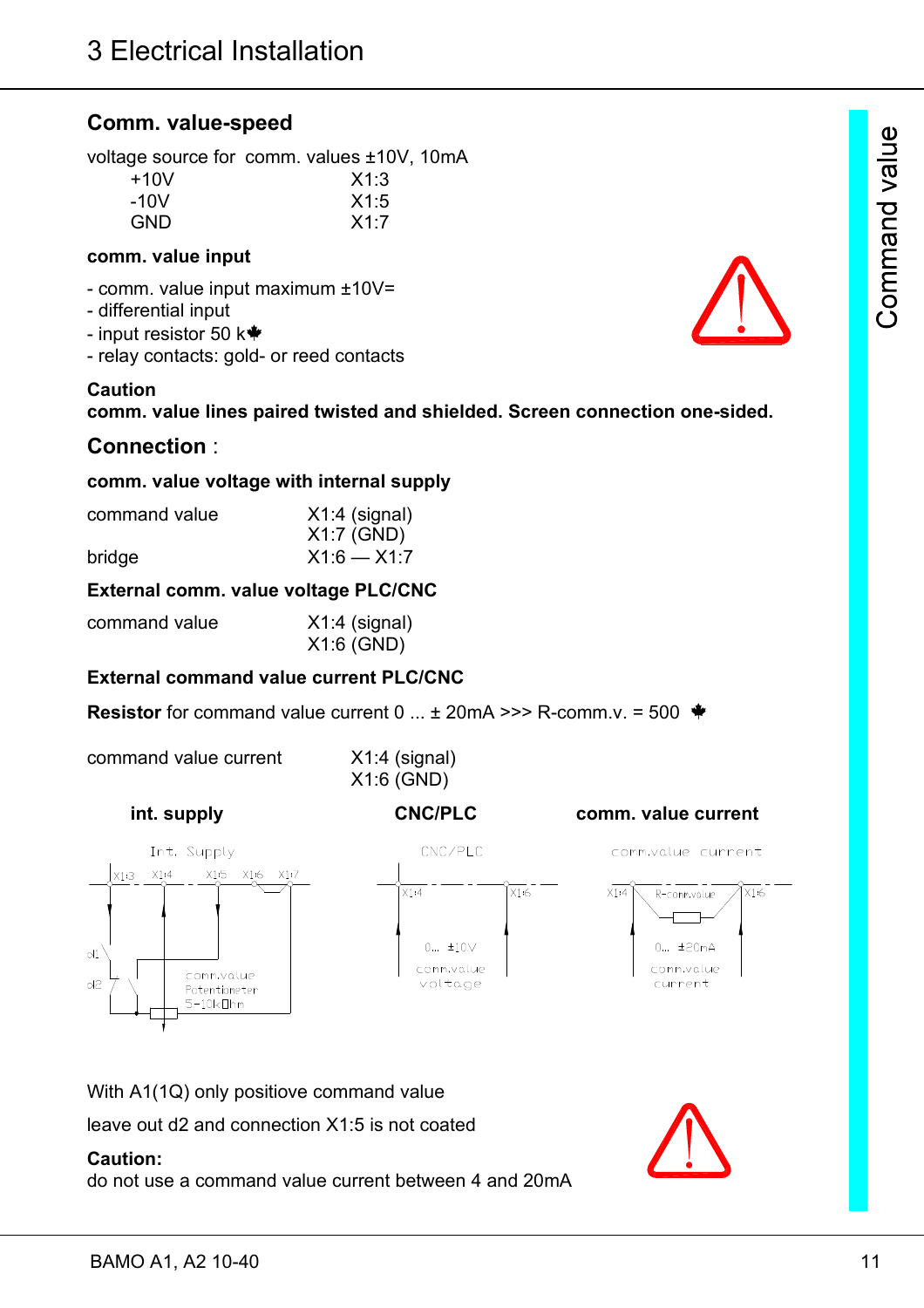# **External current limitation**

voltage source for external current limit

| $+10V/10mA$ | X1:13 |
|-------------|-------|
| <b>GND</b>  | X1:7  |

## **Current limit- input**

maximum input voltage +10V input resistor 10  $k$ <sup>\*</sup> internal attenuation with potentiometer Imax relay contacts: gold- or reed contacts switch S1, contact 2 = OFF

## **Connection**

| current limit | X2:13 | (signal) |
|---------------|-------|----------|
|               | X1.7  | (GND)    |

# **RANGE**

| $0 + 5V$                      |
|-------------------------------|
| $0+10V$                       |
| internal over current control |

 $\gg$  0 up to 100% device rated current  $\gg$  0 up to 200% device rated current  $\gg$  max. 5 s.

#### **Int.supply CNC/PLC comm. value current**  $x_{2:13}$  $\overline{x_{1:7}}$  $X2:13$  $\overline{\chi_{1:3}}$  $X2:13$  $\overline{\chi_1}$ R-comm.value  $0... 10V$  $0...$  ±20mA comm.value Comm. value Comm.value Potentiometer current voltage 5...10kDhm

## **Caution:**

in case of internal current limit adjustment



switch S1  $\rightarrow$  >>> contact 2 = ON (see page 15)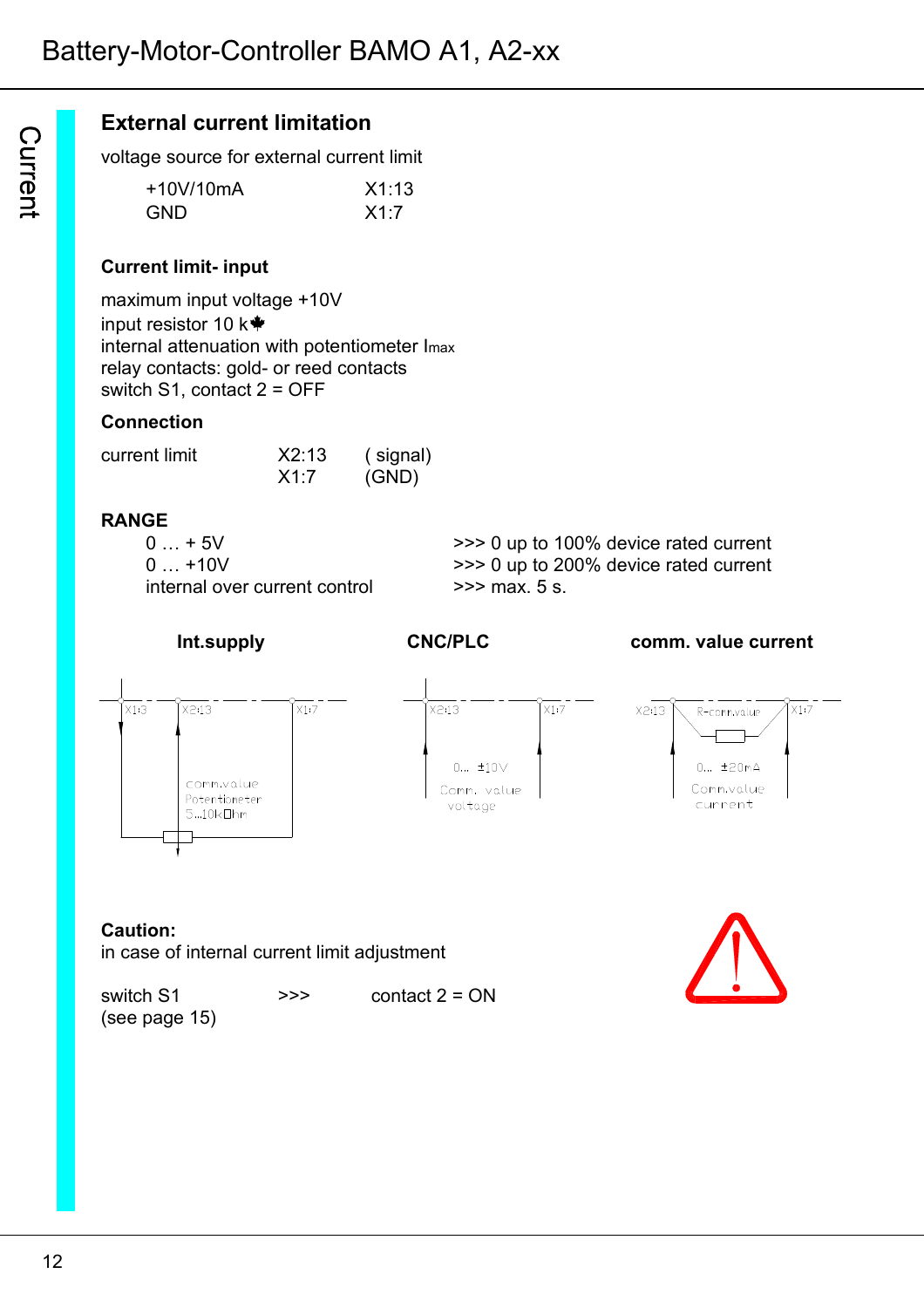# **Ready for operation signal BTB**

# **Relay RL1**

| signal contact | $X2:11 - X2:12$ |  |
|----------------|-----------------|--|
| contact values | max. 48V; 0,5A  |  |

The ready for operation signal (BTB) shows the CNC/PLC that the drive is ready for operation. Switch BTB- signals of several axes in one row.

delay after switching on mains >>> max. 1sec.

| <b>Function</b>        | <b>Indication</b> | <b>BTB-Relais</b> |
|------------------------|-------------------|-------------------|
| ready for operation    | LED green bright  | contact closed    |
| not ready f. operation | LED glims green   | contact open      |
| error                  | LED red bright    | contact open      |

| <b>BTB turns off with</b>          | error      |
|------------------------------------|------------|
| overtemperature                    | not stored |
| overvoltage                        | stored     |
| short-circuit, line-to-earth-fault | stored     |
| voltage error                      | not stored |

## **Caution:**

Use BTB-contact always with CNC/PLC - control or with emergency-stop circuit ! Self-starting possible! fault memory -is not effective with all faults !



| <b>Signal blocked</b>             |                                                |                                   |
|-----------------------------------|------------------------------------------------|-----------------------------------|
| current demand                    | normal                                         | overload                          |
| output X2:14                      | $>+12V$                                        | $<+2V$                            |
| <b>Analogue measuring outputs</b> |                                                |                                   |
| <b>Function</b>                   | motor current indication                       | speed- indication                 |
| connection                        | $X2:9 - X1:7$                                  | $X2:8 - X1:7$                     |
| measuring value                   | $5.0V = peak current$<br>$2.5V$ = rated curret |                                   |
| measuring speed                   |                                                | ± tacho voltage before<br>divider |
| output Resistor                   | 1 k*                                           | 4.7 $k$ $\bullet$                 |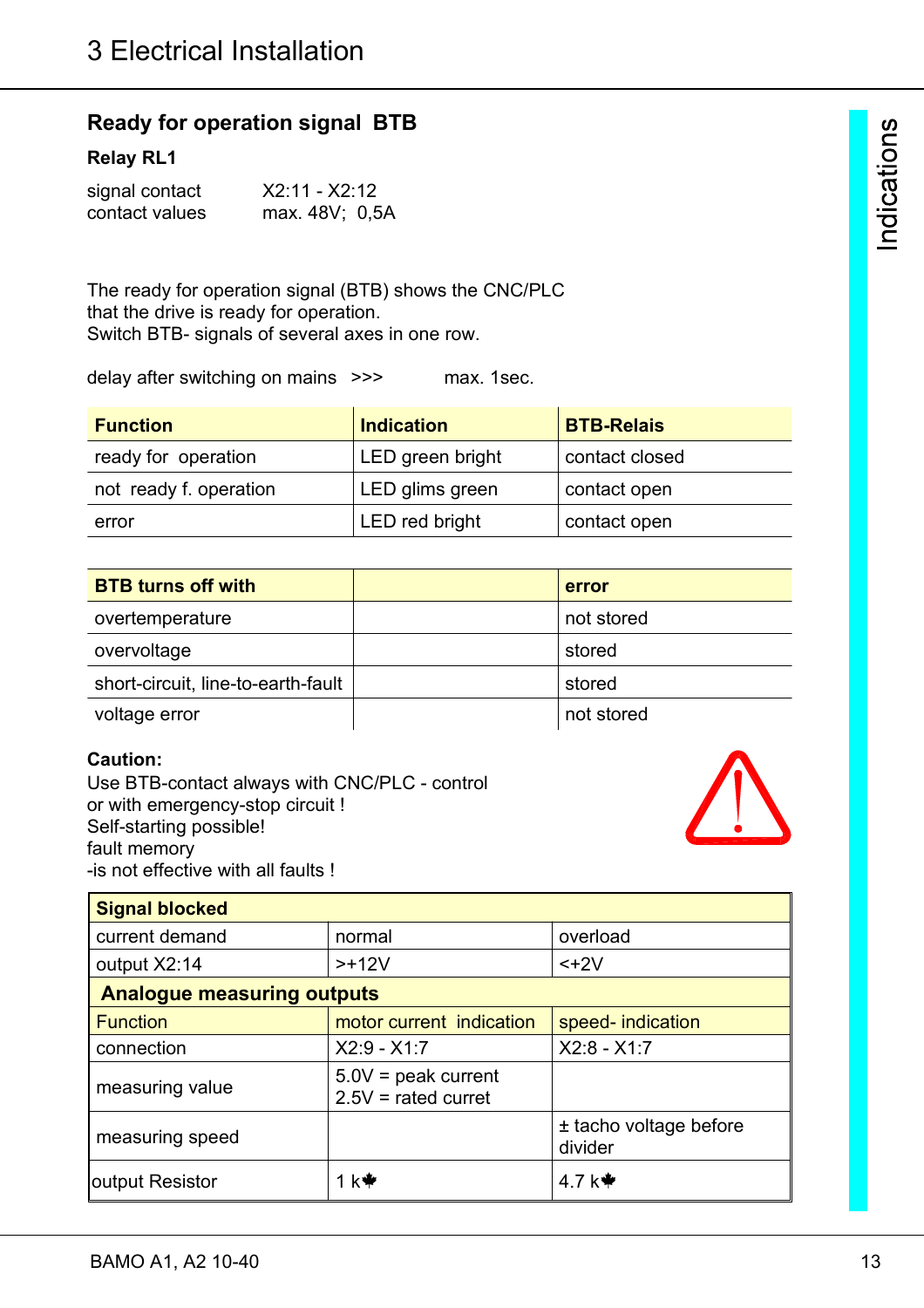| <b>Control Connections</b>    |                      |                     |
|-------------------------------|----------------------|---------------------|
|                               |                      |                     |
| <b>Function</b>               |                      | <b>Clamp-number</b> |
| Voltage +15 V/10mA            | (for enable)         | X1:1                |
| Enable $+10$ to up $+30V$     | Enable - input       | X1:2                |
| Comm.value supply +           | Voltage +10V/10mA    | X1:3                |
| Command value +               | Comm.value - input + | X1:4                |
| Command value supply -        | Voltage - 10V/10mA   | X1:5                |
| Command value -               | Command value output | X1:6                |
| <b>GND</b>                    |                      | X1:7                |
|                               |                      |                     |
| Speed actual value            | Tacho connection     | X2:8                |
| <b>Current actual value</b>   | measuring output     | X2:9                |
| <b>Current command value</b>  | measuring output     | X2:10               |
| <b>BTB</b> contact            | ready for operation  | X2:11               |
| <b>BTB</b> contact            | ready for operation  | X2:12               |
| <b>Current limit external</b> | current limit output | X2:13               |
| <b>Blocked</b>                | output               | X2:14               |
|                               |                      |                     |
| <b>Power Connections</b>      |                      |                     |
| <b>Function</b>               |                      | <b>Clamp-number</b> |
| Battery -                     | $-$ U <sub>B</sub>   | X3:2                |
| Motor 1                       | M <sub>1</sub>       | X3:4                |
| Motor <sub>2</sub>            | M <sub>2</sub>       | X3:8                |
| Battery +                     | $+$ U <sub>B</sub>   | X3:10               |
|                               |                      |                     |
| <b>Auxiliary voltage</b>      |                      | <b>Clamp-number</b> |
| <b>GND -24V</b>               |                      | X3:13               |
| $+24V$                        |                      | X3:14               |
|                               |                      |                     |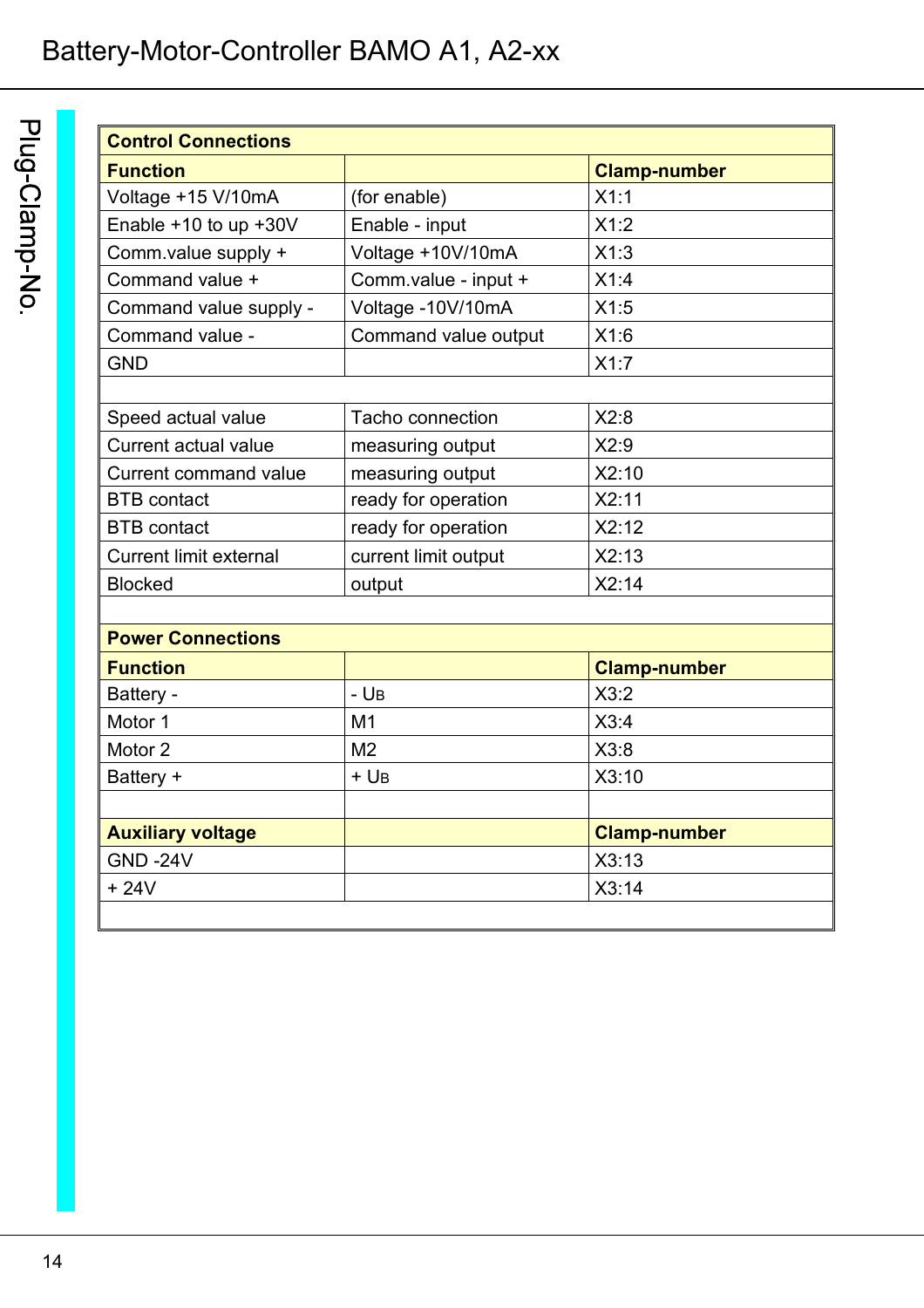# **Component overview**



| <b>Indications</b>                |                          | <b>Clamps</b> |                    |
|-----------------------------------|--------------------------|---------------|--------------------|
| D <sub>1</sub> green              | <b>BTB</b>               | X1:1          | $+15V$             |
| D <sub>2</sub> red                | fault                    | X1:2          | enable             |
|                                   |                          | X1:3          | $+10V$             |
| <b>Poti</b>                       |                          | X1:4          | $com.value + (-)$  |
| P <sub>5</sub>                    | Imax                     | X1:5          | $-10V$             |
| P <sub>4</sub>                    | ID                       | X1:6          | com.value $- (+)$  |
| P <sub>3</sub>                    | Xp                       | X1:7          | <b>GND</b>         |
| P <sub>2</sub>                    | <b>n</b> max             |               |                    |
| P <sub>1</sub>                    | Offset                   | X2:8          | n-act.value        |
|                                   |                          | X2:9          | I-act.value        |
| Jumper/Switch                     |                          | X2:10         | I-com.value        |
| J1                                | armature voltage control | $X2:11-12$    | <b>BTB-contact</b> |
| S1 cont.1                         | current controller       | X2:13         | ext.current limit  |
| S <sub>2</sub> cont. <sub>2</sub> | current limit internal   | X2:14         | blocked            |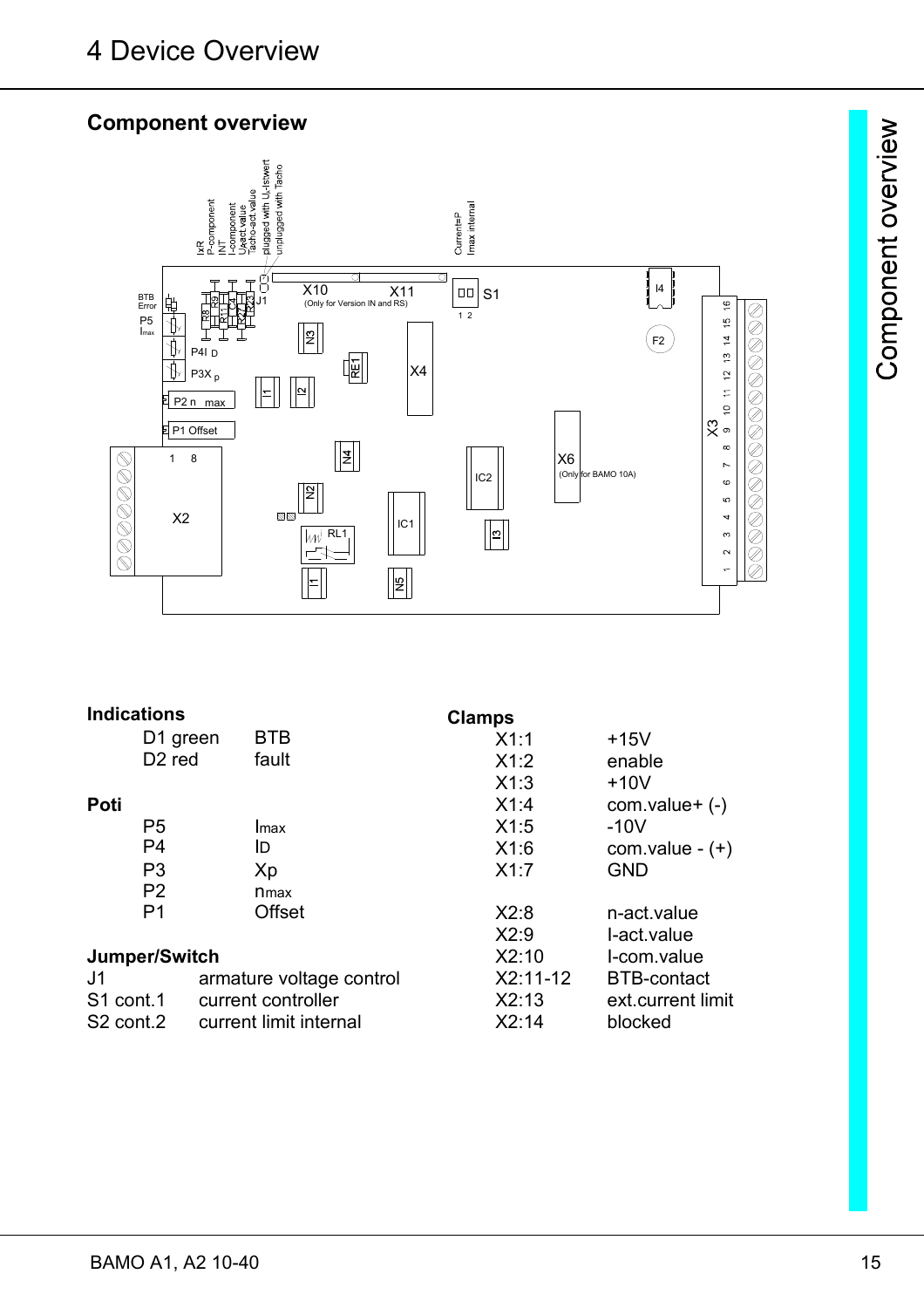# Battery-Motor-Controller BAMO A1, A2-xx

Circuit diagram

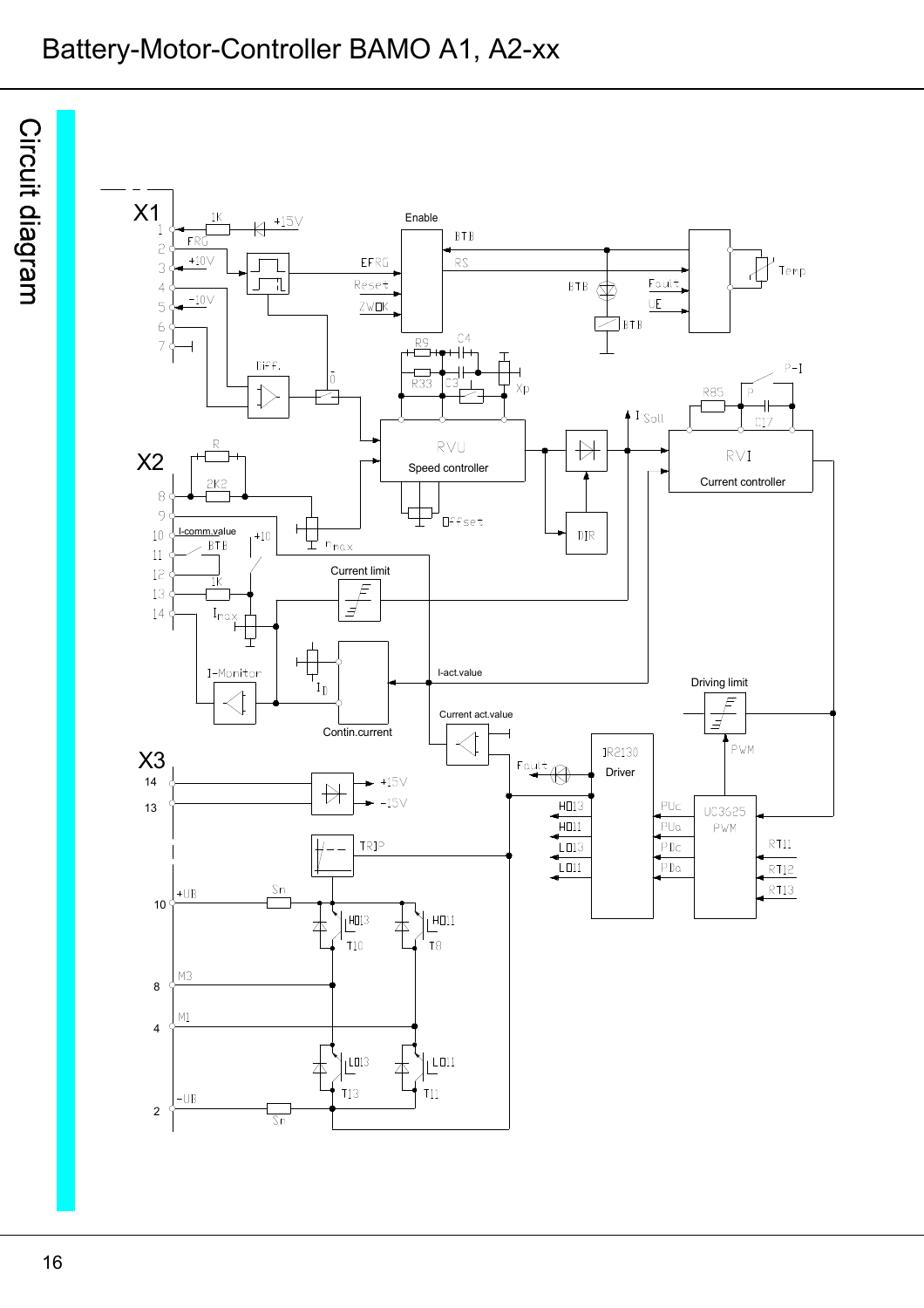# 4 Device Overview

| <b>Function</b>                                | <b>Poti</b>            | <b>Switch</b> | <b>Jumper</b> | <b>Component</b> |
|------------------------------------------------|------------------------|---------------|---------------|------------------|
| Act. value balance DC-Tacho                    | $P2$ (nmax)            |               | J1 offen      | R <sub>23</sub>  |
| Act. value balance armature<br>voltage control | $P2$ (nmax)            |               | J1 gesteckt   | <b>R27</b>       |
| IxR - compensation                             |                        |               |               | R <sub>8</sub>   |
| <b>Current limit internal</b>                  | $P5$ ( $\text{Imax}$ ) | S1-2 ON       |               |                  |
| <b>Current limit external</b>                  | $P5$ ( $\text{Imax}$ ) | S1-2 OFF      |               |                  |
| <b>Continuous current</b>                      | <b>P4 (ID)</b>         |               |               |                  |
| <b>Amplification P-component</b>               | P3(XP)                 |               |               | R <sub>9</sub>   |
| <b>Amplification I-component</b>               |                        |               |               | C <sub>4</sub>   |
| Integrator                                     |                        |               |               | R <sub>11</sub>  |
| Zero balance                                   | P1 (Offset)            |               |               |                  |

## **Switch S1**

| <b>Function</b>              | contact | ON       | <b>OFF</b> |  |
|------------------------------|---------|----------|------------|--|
| <b>Current limit</b>         |         | internal | external   |  |
| <b>Current amplification</b> |         |          | ΡI         |  |

| <b>LED-</b> indication  |        |                   |                |  |
|-------------------------|--------|-------------------|----------------|--|
| <b>Function</b>         | colour | <b>Indication</b> | <b>LED No.</b> |  |
| <b>BTB</b>              | green  | bright            | D1             |  |
| <b>Temperatur error</b> | green  | low               | D1             |  |
| error                   | red    | bright            | D <sub>2</sub> |  |

| <b>Signal outputs</b>    |                  |                     |  |  |
|--------------------------|------------------|---------------------|--|--|
| <b>Function</b>          | description      | <b>Clamp-number</b> |  |  |
| <b>Speed</b>             | n-actual value   | X2:8                |  |  |
| <b>Current</b>           | I-actual value   | X2:9                |  |  |
| <b>Current com.value</b> | I-command value  | X2:10               |  |  |
| blocked                  | >10V/6mA         | X2:14               |  |  |
|                          |                  |                     |  |  |
| <b>BTB</b> - contact     | <b>BTB/error</b> | X2:11, X2:12        |  |  |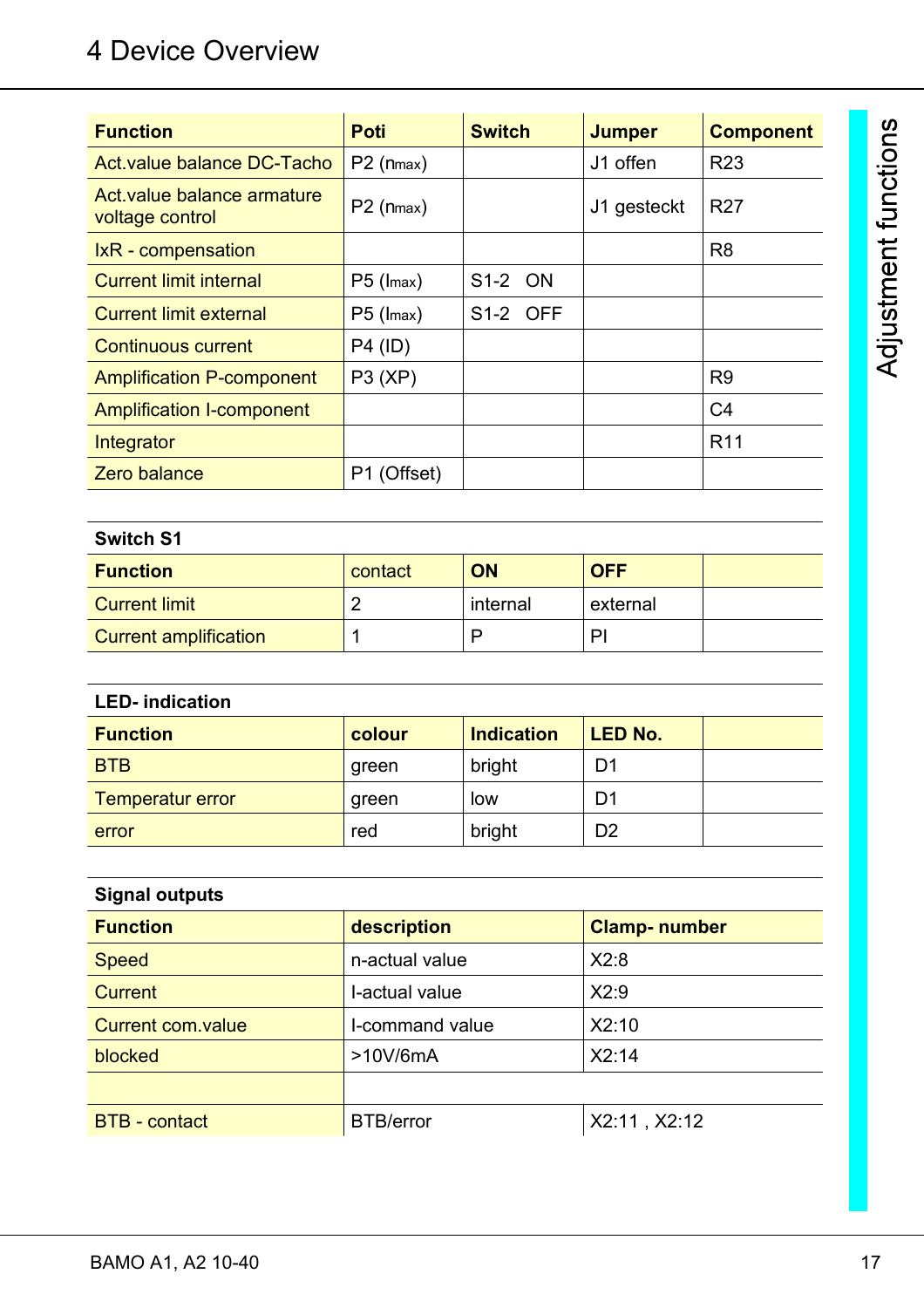#### **Adjustment**

- only by qualified personnel
- adhered to safety regulations
- notice adjusting sequence

| <b>Presettings</b>              | <b>Adjust with</b>          |
|---------------------------------|-----------------------------|
| Actual value                    | Tacho coarse adjustment R23 |
| Internal/external current limit | Switch S1, contact 2        |
| Current regulator P- PI         | Switch S1, contact 1        |

| <b>Optimization</b>        | <b>Adjust with</b>                        |
|----------------------------|-------------------------------------------|
| Act.value adjustment       | n <sub>max</sub> adjustment               |
| <b>Cuirrent controller</b> | Switch S1, contact 1 (default setup = ON) |
| <b>Current limit</b>       | Imax, ID-adjustment                       |
| Speed controller           | XP-adjustment, variable components        |
| Zero point                 | Offset adjustment                         |
| Path-/position controller  | in CNC\SP                                 |

# **Caution:**

control systems have to be optimized from inside to outside. Sequence :

**Current controller** determinated by the load circuit time constants (motor circuit inductance and motor circuit Resistor) optimized in factory, changing P/PI-amplification with S1

**Speed controller** determinated by the drive (inertial moment, frictional moment) optimize to dynamic of the drive **Position controller** optimize in the contol (CNC\PLC)

| <b>Measuring values</b> |
|-------------------------|
|-------------------------|

| <b>Measuring value</b>         | max.value | <b>Measuring point</b> |
|--------------------------------|-----------|------------------------|
| Nominal value                  | ± 10V     | X1:4                   |
| Speed act value before divider | ± 150V    | X2:8                   |
| Current act. value unipolar    | $+5V$     | X2:9                   |
| Current com.value unipolar     | $-10V$    | X2:10                  |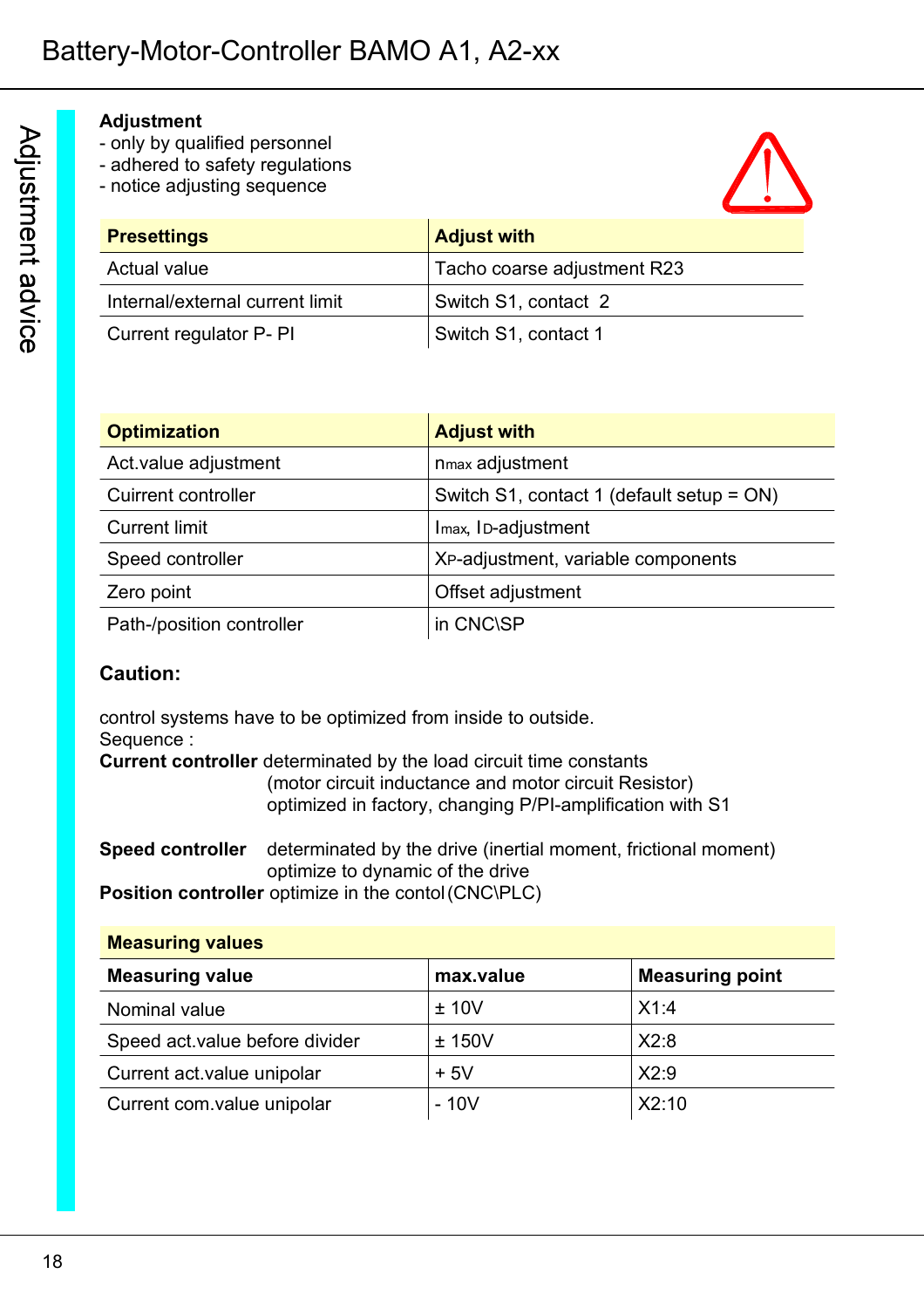**Command value**

| Command value   |            |            |  |  |
|-----------------|------------|------------|--|--|
| <b>Function</b> | max. value | connection |  |  |
| input signal    | ±10V       |            |  |  |
| input GND       | X1:4       | X1:6       |  |  |

| Differential input     | >>> | signal- and GND-connection exchangeable     |
|------------------------|-----|---------------------------------------------|
| <b>External Supply</b> | >>> | Bridge X1:6 and X1:7, GND connected to X1:7 |

# **Command value as current signal**

command value from external currnet source 0 bis ± 20mA external burden resistor for command value 0 bis max. ±10V

Command value resistor R-Soll[\*]=command value voltage/command value current (max.  $500$ )

#### **Caution:**

do not use command value current between 4 and 20mA With A1x only positve command value

# **Command value - Integrator**

Linear - Integrator Time adjustment with resistor R11

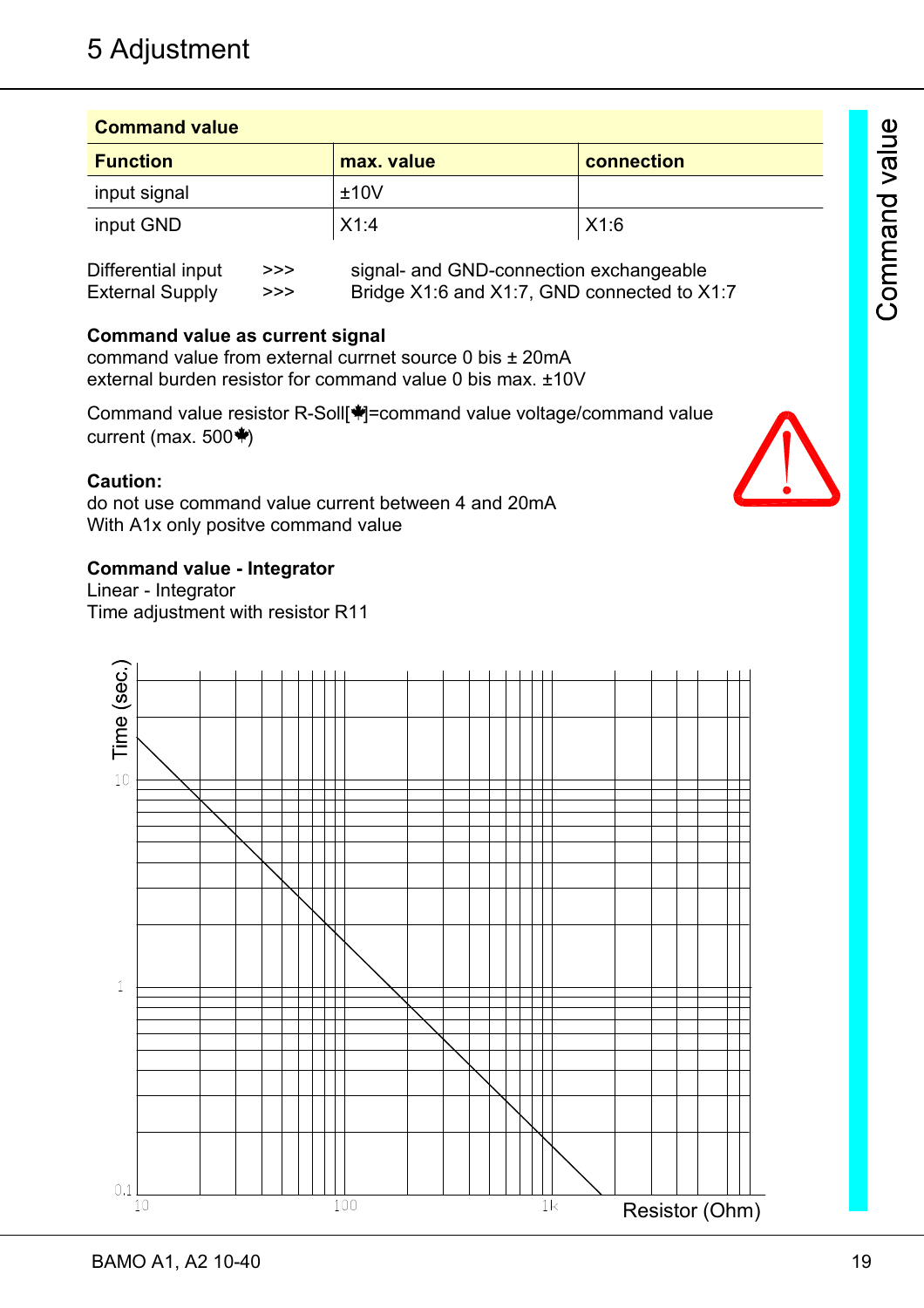# **Speed- Actual Value**

BAMO - A1x (1Q) DC- or AC-tachogenerator with rectifer BAMO - A2x (4Q) only DC-tachogenerator

# **Tacho-Connection**

| Jumper J1    | $=$ no plugged     |
|--------------|--------------------|
| Input X1:7   | $=$ tacho (GND)    |
| Input $X2:8$ | $=$ tacho (Signal) |
| PE-Bolt      | $=$ shielding      |

com. value input X1: 4 positive >>> tacho input X2: 8 positive

## **Tacho Voltage**

at maximum speed

limit >>> minimum 5V=, maximum 160V=

## **Coarse adjustment**

with resistor R23

| Tacho-voltage-range |                             |     |     |                 |
|---------------------|-----------------------------|-----|-----|-----------------|
| without R23         |                             | >>> | 15V | $=$ up to 160V= |
| with R23            | 1 $k$ $\blacktriangleright$ | >>  | 5V  | $=$ up to 55V=  |

## **Armature voltage regulation with IxR -compensation**

| internal feed back |              |
|--------------------|--------------|
| Coarse adjustment  |              |
| Voltage range      | resistor R27 |
| IxR compensation   |              |
| Motor resistor     | resistor R8  |

# **Speed - fine adjustment**

with potentiometer nmax (P2)

Command value from potentiometer: with 1V com. value adjust to 10% of max. speed with 10V com. value fine adjust to 100% (max. speed)

Command value from CNC\PLC: with 0.8V command value adjust to 10% of maximum speed

# **Changing direction of rotation**

change motor- **and** tacho-connection with armature voltage regulation change only motor-connection.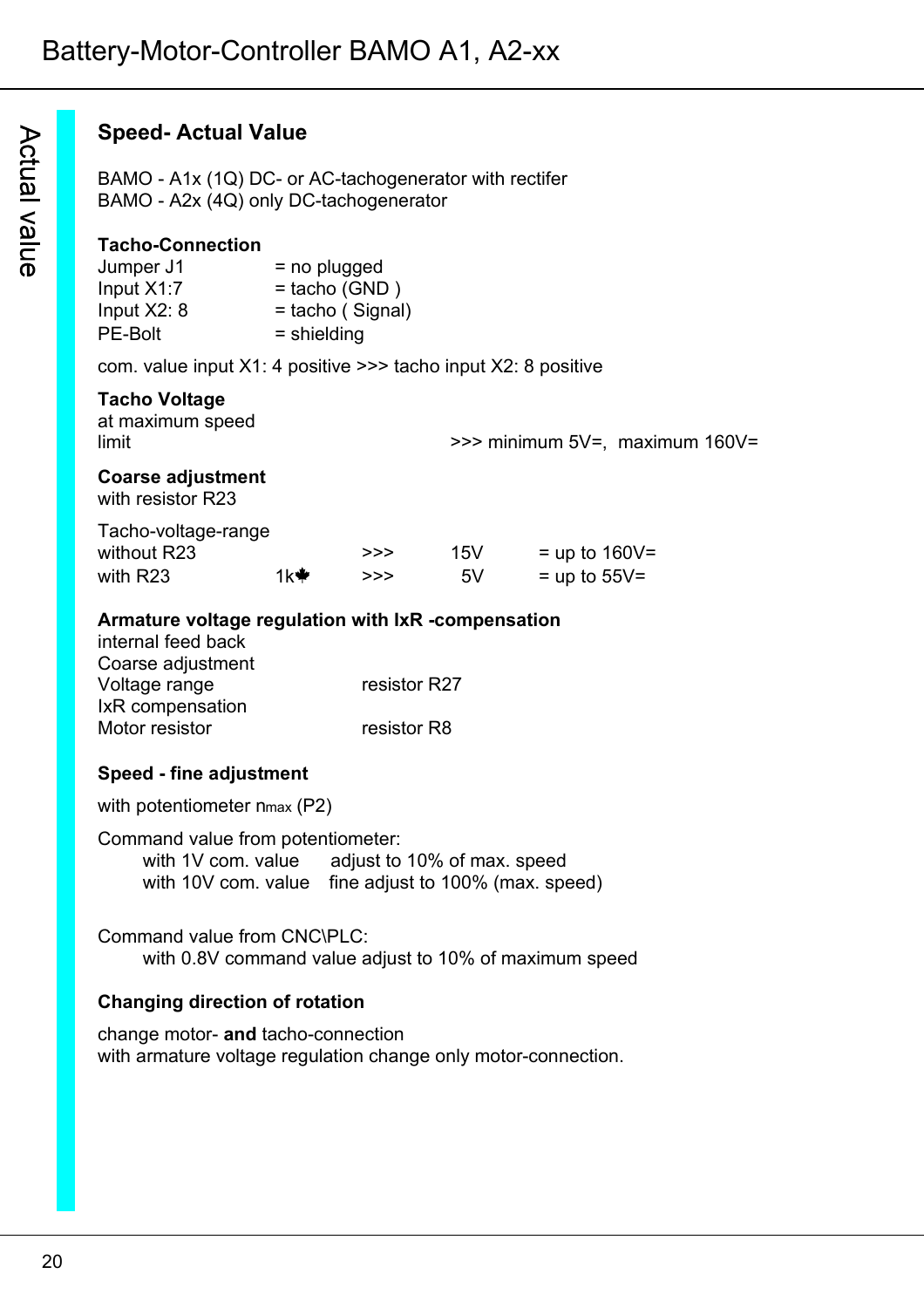# **Current limitation**

| peak current   | range 0 up to 200% com. current | poti Imax (P5)           |
|----------------|---------------------------------|--------------------------|
|                | reset time max. 5 sec.          |                          |
| steady current | range 5 up to 100% com. current | poti $\overline{D}$ (P4) |

## **Internally resetting current limits**

| <b>Current limit</b> | <b>Function</b> | Limit             |
|----------------------|-----------------|-------------------|
| overload             | time            | continous current |
| signal to X2:14      | blocked         |                   |

| <b>Peak current</b><br>internal current limit (default setup)                                                      |              |                   |              |  |
|--------------------------------------------------------------------------------------------------------------------|--------------|-------------------|--------------|--|
| switch<br>adjustment<br>poti                                                                                       |              |                   |              |  |
| Imax                                                                                                               |              | S1, contact 2=ON  | $Imax1$ (P5) |  |
|                                                                                                                    |              |                   |              |  |
| <b>External current limit</b>                                                                                      |              |                   |              |  |
| <b>switch</b><br>adjustment<br>input<br>poti                                                                       |              |                   |              |  |
| Imax                                                                                                               | $X2:130+10V$ | S1, contact 2=OFF | Imax1 (P5)   |  |
| The external current limit can internally be reduced with Imax- potentiometer.                                     |              |                   |              |  |
| <b>Constant current</b>                                                                                            |              |                   |              |  |
| adjust motor protection for both torque directions on motor com. current with<br>potentiometer I <sub>D</sub> (P4) |              |                   |              |  |

# **Measure adjustment values**

- do not connect motor
- predetermine com. value and enable  $\rightarrow$ >> switch off/on

| Measuring value current com.value X2:10 (5V= rated current) |                                 |                        |
|-------------------------------------------------------------|---------------------------------|------------------------|
| com. value                                                  | measuring value Imax (ca.2sec.) | measuring value ID     |
| $+5V$                                                       | 0 up to max.10V                 | $0.25$ up to max. $5V$ |
| $-5V$                                                       | 0 up to max.10V                 | $0.25$ up to max. 5V   |
|                                                             |                                 |                        |
| <b>Measuring value current actual value X2:9</b>            |                                 |                        |
| <b>Current actual values</b>                                | measuring value Imax (ca.2sec.) | measuring value ID     |
|                                                             | 0 upto+5V                       | $0.12$ up to +2.5V     |

# **Caution:**

for exact torque control:

-PI-current control switching necessary

-manufacturers adjustment is P-control -change from P- to PI-control in current controller -switch S1, contact 1 = OFF

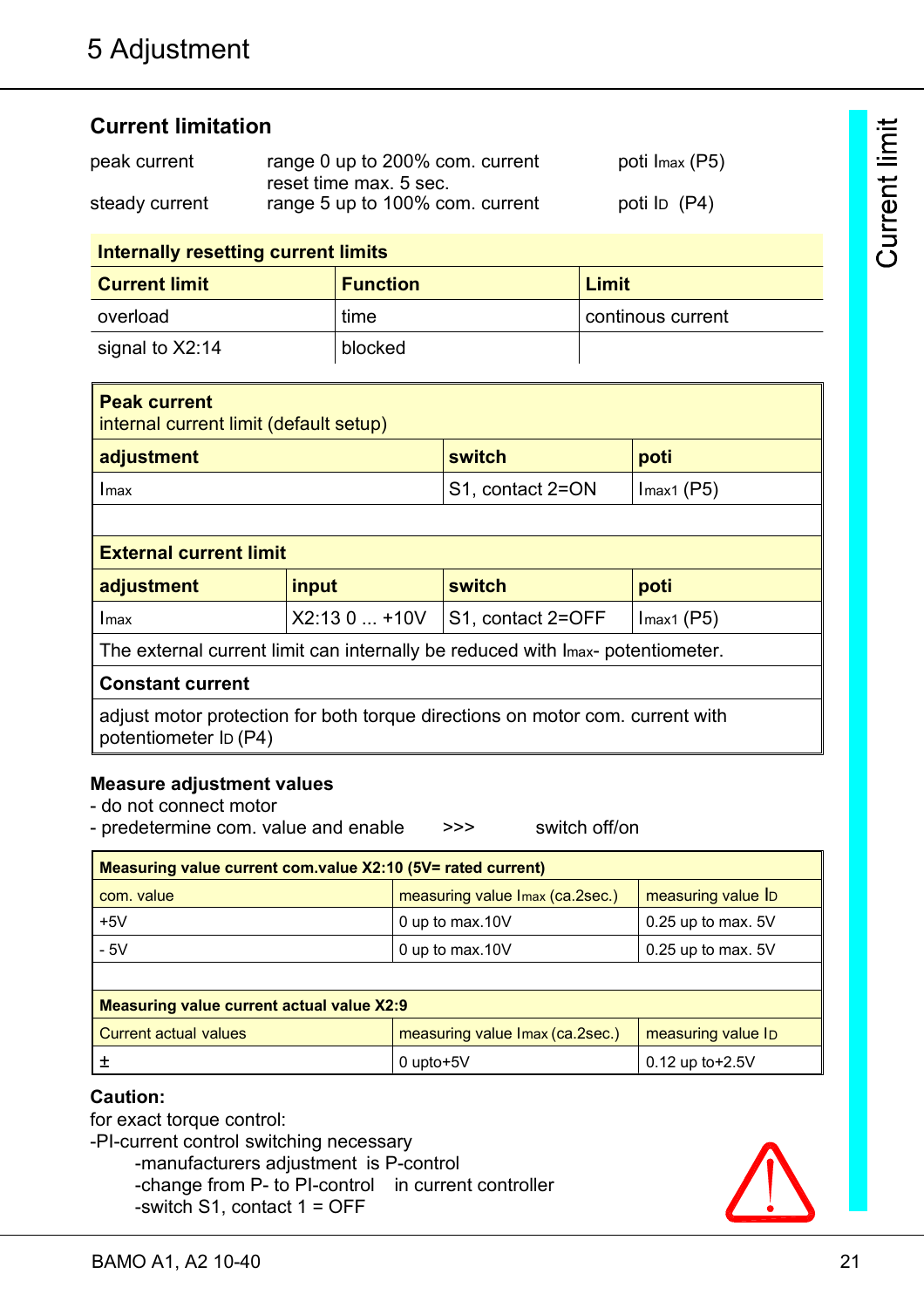# **Speed Controller Switching**

- variable components R9, C4
- amplification potentiometer P3 (XP)
- in case of changing devices >>> take over adjustment values.

## **Basic setup (values of solded components)**

- P- component = 390kOhm decrease with R9 (47Ohm up to 220kOhm)
- I component =  $22nF$  increase with C4 (0.1 F uo to 1 F F)
- amplification potentiometer XP to 50%



- optimal for most drives.

# **Adjustment without measuring instruments**

connect motor,

| com. value | $= 0$            |
|------------|------------------|
| <b>XP</b>  | $= 50\%$         |
| R, C       | = basical values |

enable drive,

-turn potentiometer XP clockwise until drive swings -turn potentiometer XP anticlockwise until the swinging is dying-out,

| -turn XP-potentiometer further 2 positions anticlockwise. |  |
|-----------------------------------------------------------|--|
|-----------------------------------------------------------|--|

| Drive behaviour:          |                                         |  |
|---------------------------|-----------------------------------------|--|
| amplification too low     | amplification too high                  |  |
| long oscillations 1 0.1Hz | short oscillations 30  200Hz            |  |
| long overshoots           | vibrates during acceleration            |  |
| overruns target position  | vibrates during braking and in position |  |

# **Caution:**

in case of operating with CNC\PLC

- in case of maximum speed

- adjust com. value speed with Poti nmax from 8 up to 9V

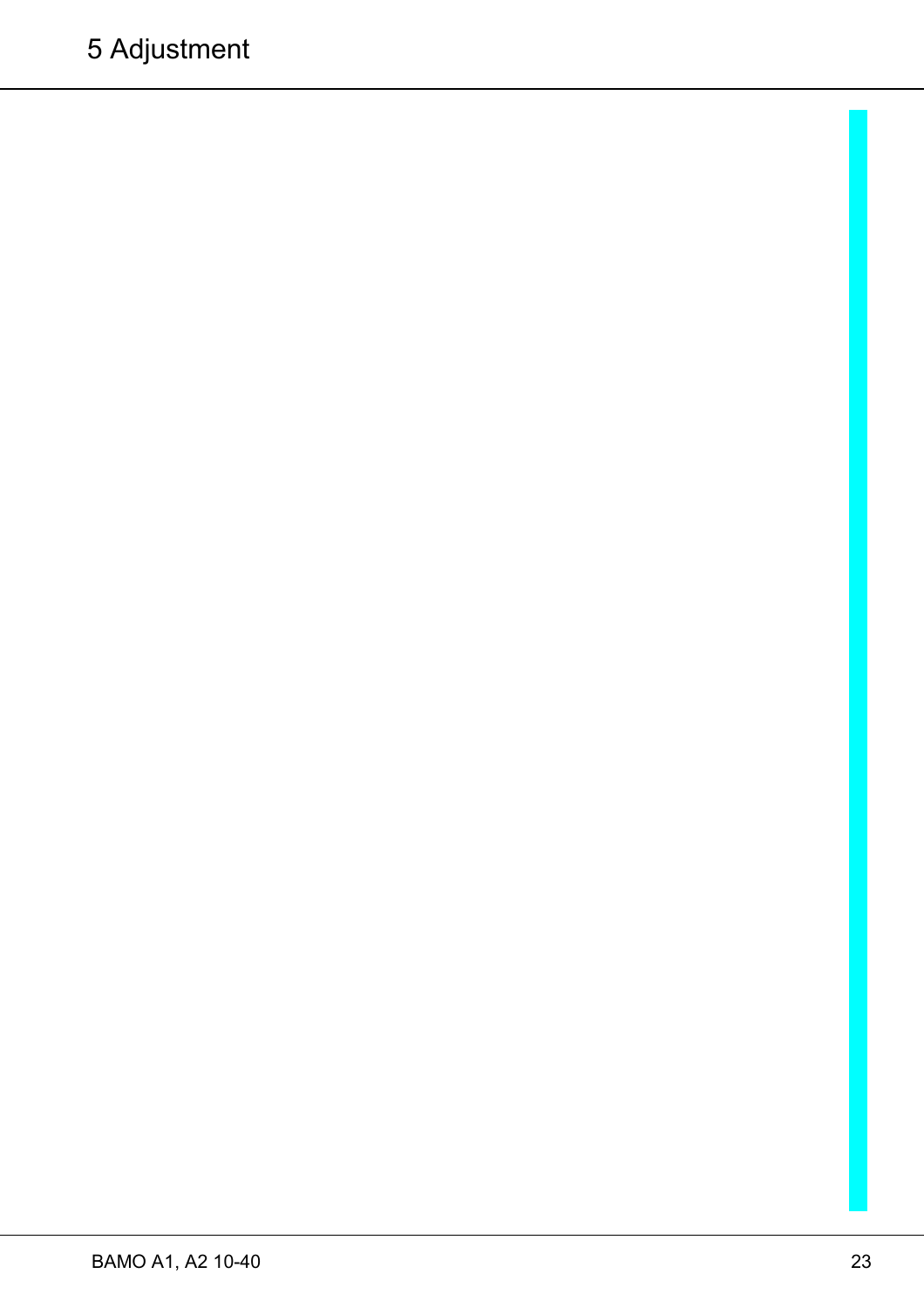# **Basic setup**

# **Check connections before getting started**

| <b>Connection</b>         | <b>Voltage</b>          | <b>Clamps</b> |
|---------------------------|-------------------------|---------------|
| <b>Battery connection</b> | max.36V oder max.160V   | X3: 2, X3:10  |
| Auxiliary voltage         | $24V = \pm 10\%$        | X3:13, X3:14  |
| Motor connection          | max. 30V oder max. 150V | X3: 4, X3:8   |
| Notice connection advice  |                         |               |

| <b>Basic connections-power supply</b> |                                                   |  |
|---------------------------------------|---------------------------------------------------|--|
| Battery                               | 2x power supply connection, Polarity please note! |  |
| Motor                                 | 2x Motor connection                               |  |

| <b>Basic connection-control connections</b> |                             |              |
|---------------------------------------------|-----------------------------|--------------|
| Auxiliary voltage                           | $24V = \pm 10\%$            | X3:13, X3:14 |
| <b>BTB</b>                                  | Contact between             | X2:11, X2:12 |
| enable                                      | Contact between             | X1: 1, X1: 2 |
| com. value (PLC)                            | Differental input $\pm$ 10V | X1: 4, X1: 6 |

| com. value with internal poti-supply |                                | bridge $X1:6-X1:7$ |
|--------------------------------------|--------------------------------|--------------------|
| A1 (1Quadr.)                         | X1:3 (GND X1:7)<br>Positiv 10V |                    |
| A2 (4Quadr.)                         | Positiv 10V                    | X1:3               |
|                                      | Negativ 10V                    | X1:5               |
| ± 10V<br>com. value                  |                                | X1:4               |
|                                      |                                |                    |

| Actual value - tacho                                                         | $\pm$ 160V | $\vert$ X2.8 (GND X1:7) |
|------------------------------------------------------------------------------|------------|-------------------------|
| Armature voltage regulation no actual value connection. Jumper J1 unplugged! |            |                         |

| Default setup for first getting started |                                  |            |  |  |  |  |
|-----------------------------------------|----------------------------------|------------|--|--|--|--|
| <b>Function</b>                         | <b>Potentiometer</b>             | adjustment |  |  |  |  |
| peek current                            | Imax                             | 20%        |  |  |  |  |
| steady current                          | ID                               | 100%       |  |  |  |  |
| amplification                           | $X_{P}$                          | 10%        |  |  |  |  |
| speed                                   | <b>n</b> max                     | $0\%$      |  |  |  |  |
| Zero point                              | <b>Offset</b>                    | 50%        |  |  |  |  |
|                                         | <b>Switch</b><br>contact         |            |  |  |  |  |
| <b>Current controller PI</b>            | S <sub>1</sub><br>K1             | <b>ON</b>  |  |  |  |  |
| <b>Current limit internal</b>           | S <sub>1</sub><br>K <sub>2</sub> | <b>ON</b>  |  |  |  |  |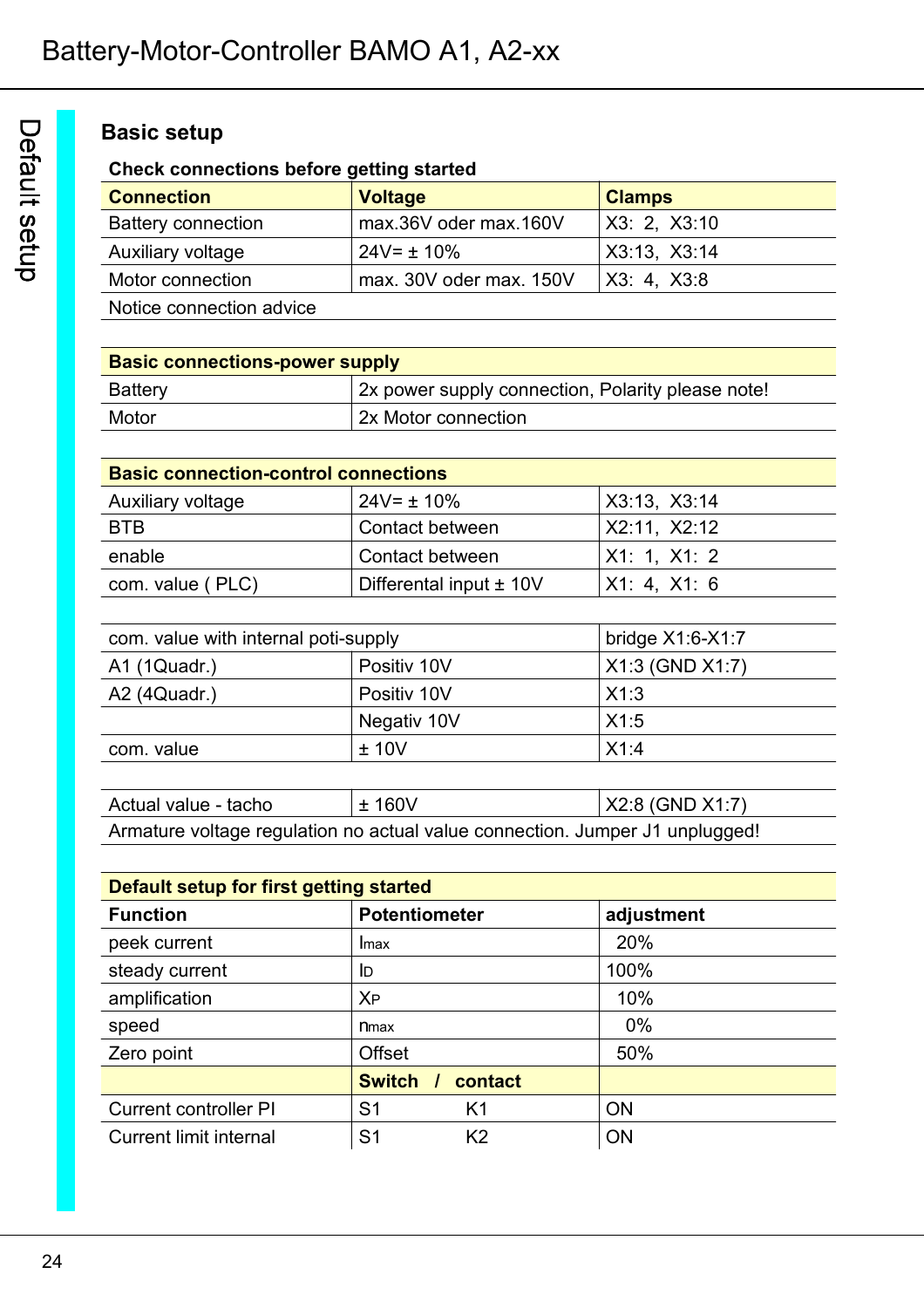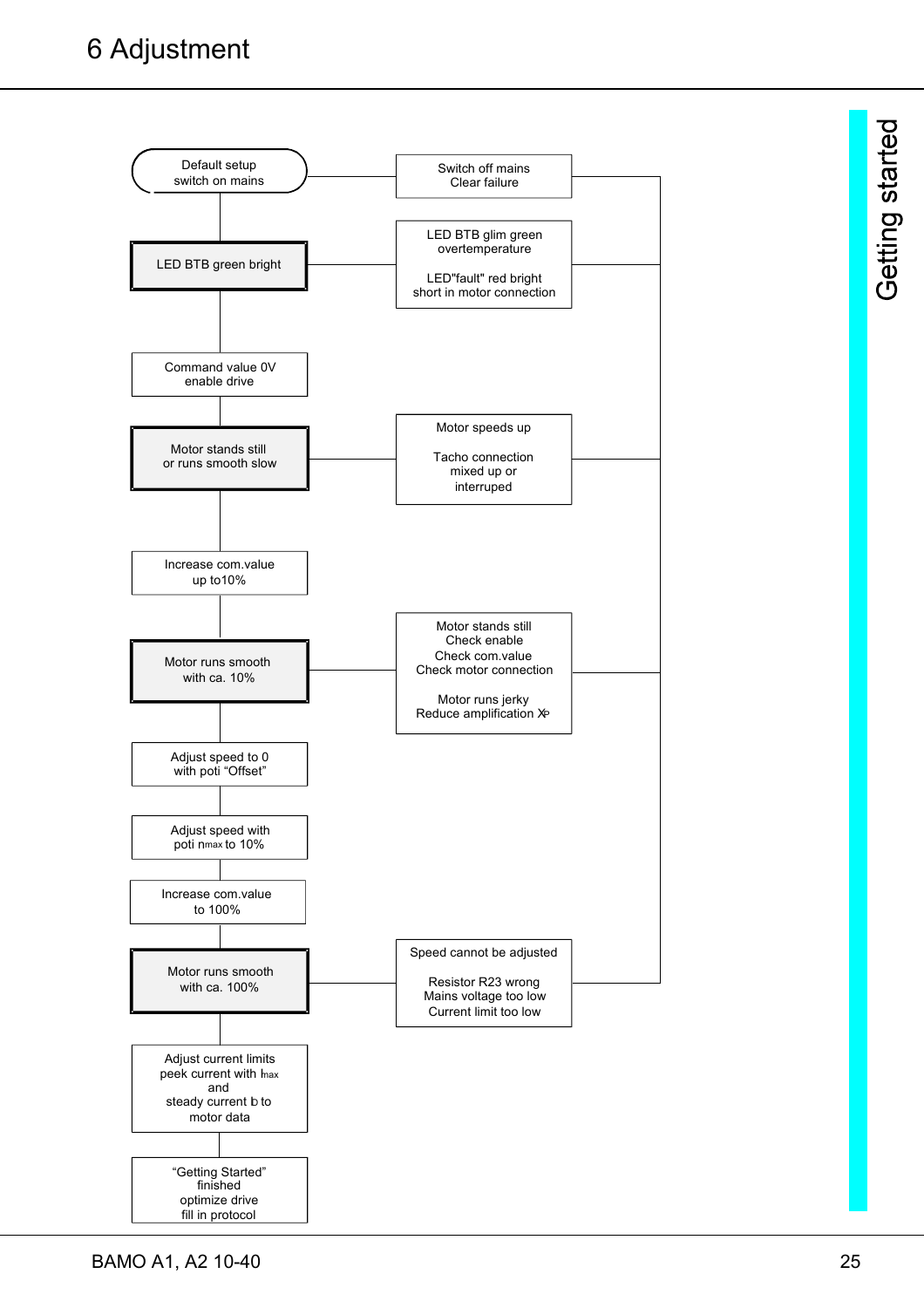# Battery-Motor-Controller BAMO A1, A2-xx

Faults

| <b>Faults</b>                             |                                                                                                              |  |  |  |
|-------------------------------------------|--------------------------------------------------------------------------------------------------------------|--|--|--|
| <b>Fault</b>                              | <b>Causes</b>                                                                                                |  |  |  |
| LED bright red                            | Overtemperature<br>Short in motor connection<br>Output stage fault<br>Overvoltage                            |  |  |  |
| Motor stands still<br>no torque           | Enable missed<br>Current limit Imax anti-clockwise stop<br>Motor connection interruped                       |  |  |  |
| Motor speeds up                           | Tachometer polarity wrong<br>Tachometer connection interruped                                                |  |  |  |
| Motor runs jerky                          | Amplification XP too high.<br>com. value faults                                                              |  |  |  |
| Drive switches to fault<br>LED red bright | Overtemperature, phase- or<br>earth-short. BTB-fault<br>Ocoarse adjustment with resistorutput<br>stage fault |  |  |  |
| Speed can't be adjusted<br>with poti nmax | Jumper J1 wrong<br>R23 wrong<br>command value wrong                                                          |  |  |  |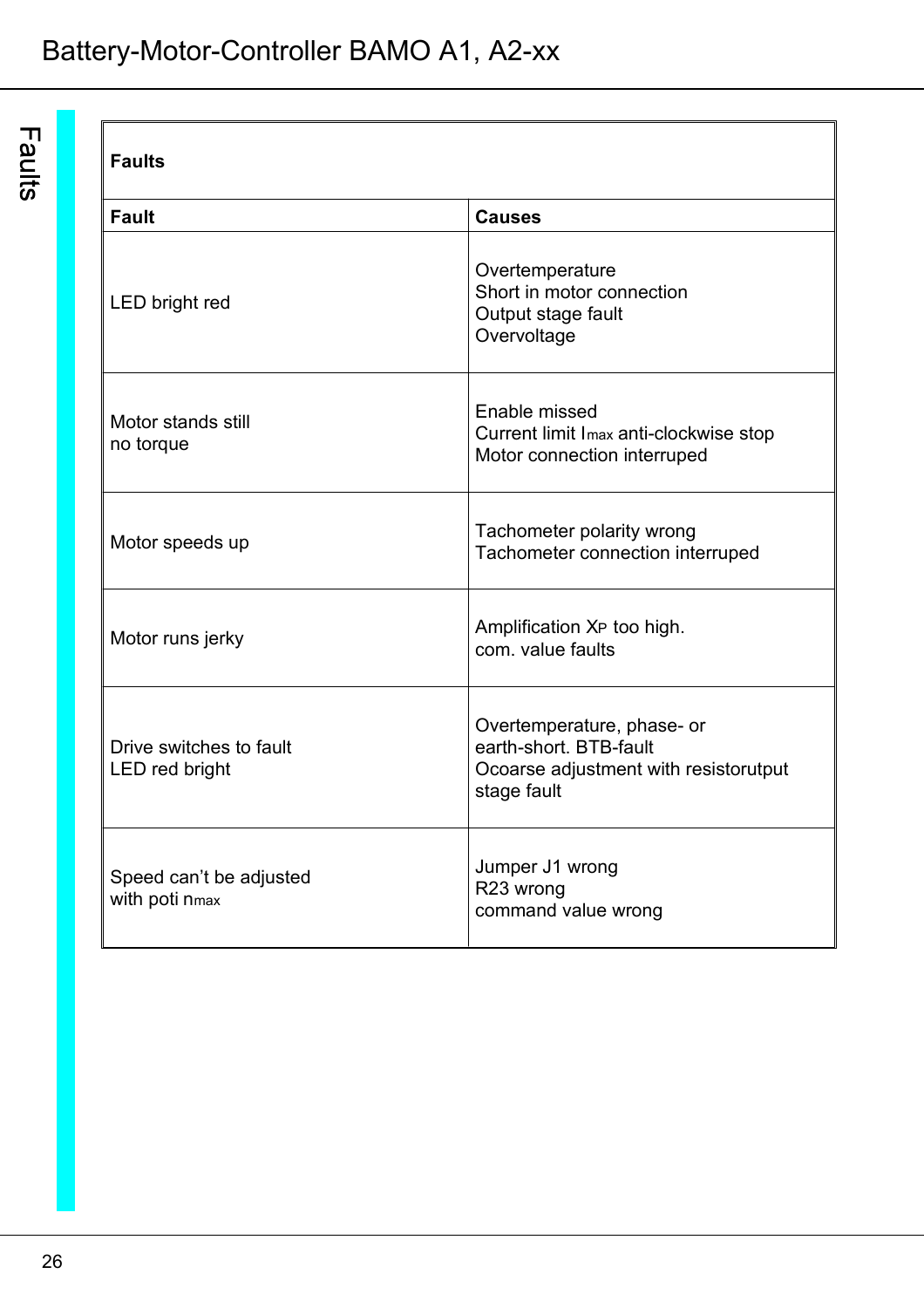

#### **Time axis**

|    | Enable on              | Motor stands still with torque                                  |
|----|------------------------|-----------------------------------------------------------------|
| 2  | Command value positive | Motor accelerates                                               |
| 3  | Command value 0V       | Motor deccelerates                                              |
| 4  | Command value negative | Motor accelerates                                               |
| 5  | Command value positive | Motor deccelerates and accelerates                              |
| 6  | Speed constant         | Motor runs with load current                                    |
|    | Enable off             | Motor deccelerates, device is locked<br>after 5s.               |
| 8  | Enable on              | Motor accelerates                                               |
| 9  | Overload               | Speed brakes down, current increases<br>to maximum peek current |
| 10 | Overload > 3s          | Current is reduced to steady current                            |
| 11 | Steady current limit   |                                                                 |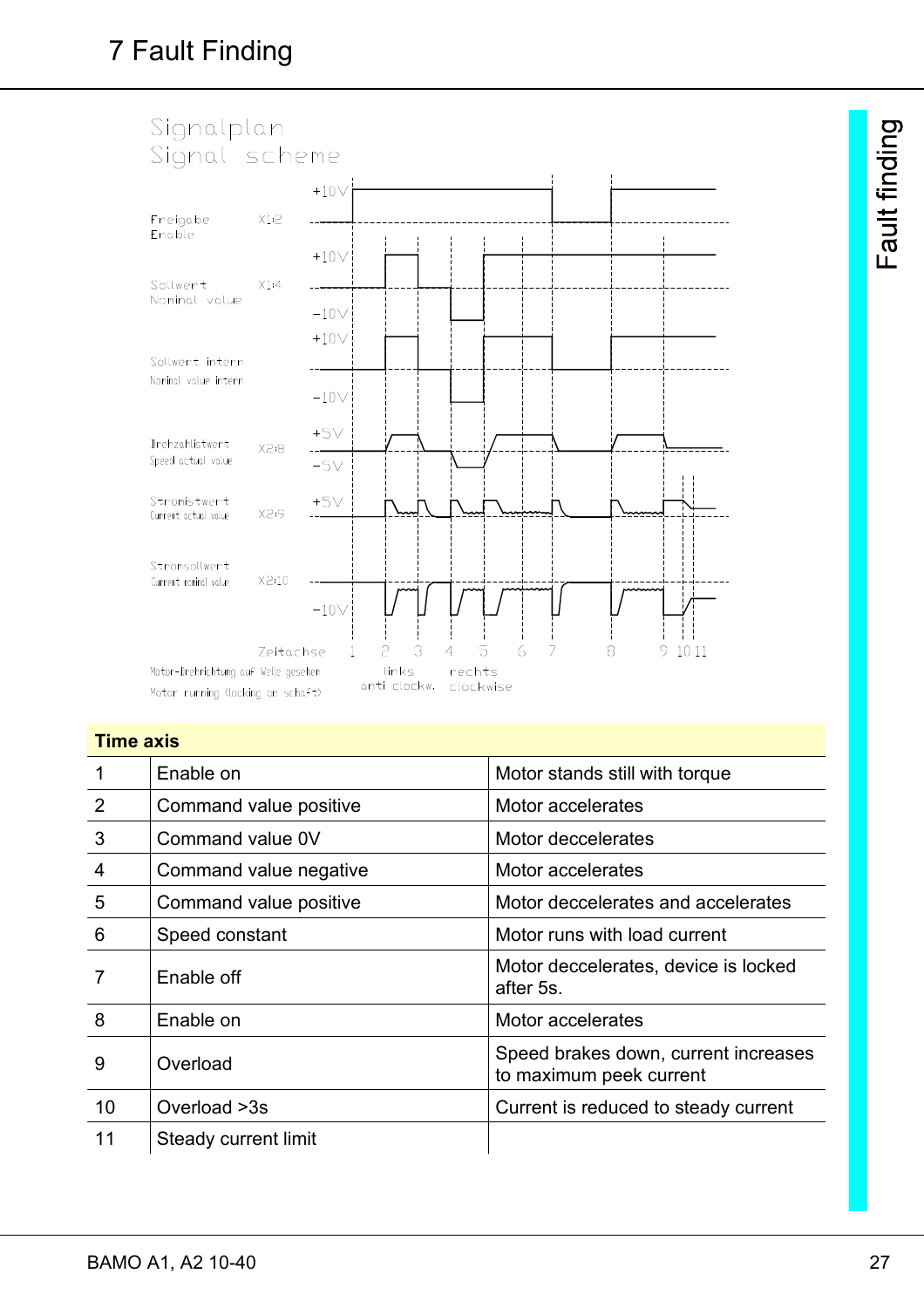# Battery-Motor-Controller BAMO A1, A2-xx

|  |  | <b>Commiss</b>      |
|--|--|---------------------|
|  |  | <b>Customer</b>     |
|  |  | <b>Device</b>       |
|  |  | <b>Connecti</b>     |
|  |  | <b>Battery volt</b> |
|  |  | fuse [A]            |

|                                             |                                     | <b>Commissioning protocol</b> |                                        |                      |  |  |  |  |  |
|---------------------------------------------|-------------------------------------|-------------------------------|----------------------------------------|----------------------|--|--|--|--|--|
| <b>Customer</b>                             |                                     |                               | Machinen-No.                           |                      |  |  |  |  |  |
| <b>Device</b>                               |                                     |                               | Series-No.                             |                      |  |  |  |  |  |
| <b>Connection</b>                           |                                     |                               |                                        |                      |  |  |  |  |  |
| Battery voltage [V=]                        |                                     |                               | Auxiliary voltage [V=]                 |                      |  |  |  |  |  |
| fuse [A]                                    |                                     |                               | Fuse [A]                               |                      |  |  |  |  |  |
| <b>Input</b>                                |                                     |                               |                                        |                      |  |  |  |  |  |
| enable                                      | contact                             | PLC/CNC                       | voltage [V=]                           |                      |  |  |  |  |  |
| com. value                                  | Poti                                | PLC/CNC                       | voltage [V=]                           |                      |  |  |  |  |  |
| Current com.<br>value                       | Poti ext.                           | PLC/CNC                       | voltage [V=]                           |                      |  |  |  |  |  |
| <b>Actual value adjustment</b>              |                                     |                               |                                        |                      |  |  |  |  |  |
| <b>Tacho</b>                                | V=/1000UPM                          |                               | R23 [k <a></a>                         |                      |  |  |  |  |  |
| Armature<br>voltage                         | V=/1000UPM                          |                               | R27 [k                                 |                      |  |  |  |  |  |
| IxR-comp.                                   |                                     |                               | R8 [k*]                                |                      |  |  |  |  |  |
|                                             | <b>Adjutment current controller</b> |                               |                                        |                      |  |  |  |  |  |
| <b>Switch</b>                               | $S1$ -cont.1 ON = P                 |                               | $S1$ -cont.1 OFF = PI                  |                      |  |  |  |  |  |
| $S1$ -cont.2 ON = internal<br><b>Switch</b> |                                     |                               | S1-cont.2 OFF = current limit external |                      |  |  |  |  |  |
|                                             | <b>Adjustment speed controller</b>  |                               |                                        |                      |  |  |  |  |  |
| P-component                                 | <b>R9[k*]</b>                       |                               | I-component                            | $C4$ [nF]            |  |  |  |  |  |
|                                             | <b>Potentiometer - positions</b>    |                               |                                        |                      |  |  |  |  |  |
| peek current                                | P <sub>5</sub><br><b>Imax</b>       | position                      |                                        |                      |  |  |  |  |  |
| <b>Steady</b><br>current                    | P <sub>4</sub><br>ID                | position                      |                                        |                      |  |  |  |  |  |
| amplification                               | P <sub>3</sub><br><b>XP</b>         | position                      |                                        |                      |  |  |  |  |  |
| speed                                       | nmax P2                             | position                      |                                        |                      |  |  |  |  |  |
| Zero point                                  | Offset P1                           | position                      |                                        |                      |  |  |  |  |  |
| <b>Measuring values</b>                     |                                     |                               |                                        |                      |  |  |  |  |  |
| Motor voltage                               | $max. [V=]$                         |                               |                                        |                      |  |  |  |  |  |
| <b>Tachovoltage</b>                         | $max. [V=]$                         |                               |                                        |                      |  |  |  |  |  |
| <b>Motor current</b>                        | $peek[A=]$                          |                               | steady [A=]                            |                      |  |  |  |  |  |
| Motor data                                  |                                     |                               |                                        |                      |  |  |  |  |  |
| Producer                                    |                                     |                               | <b>Type</b>                            |                      |  |  |  |  |  |
| Series-No.                                  |                                     | Motor voltage                 |                                        | <b>Motor current</b> |  |  |  |  |  |
| Tacho voltage                               |                                     | <b>Brake</b>                  |                                        | fan                  |  |  |  |  |  |

 $\overline{\mathsf{I}}$